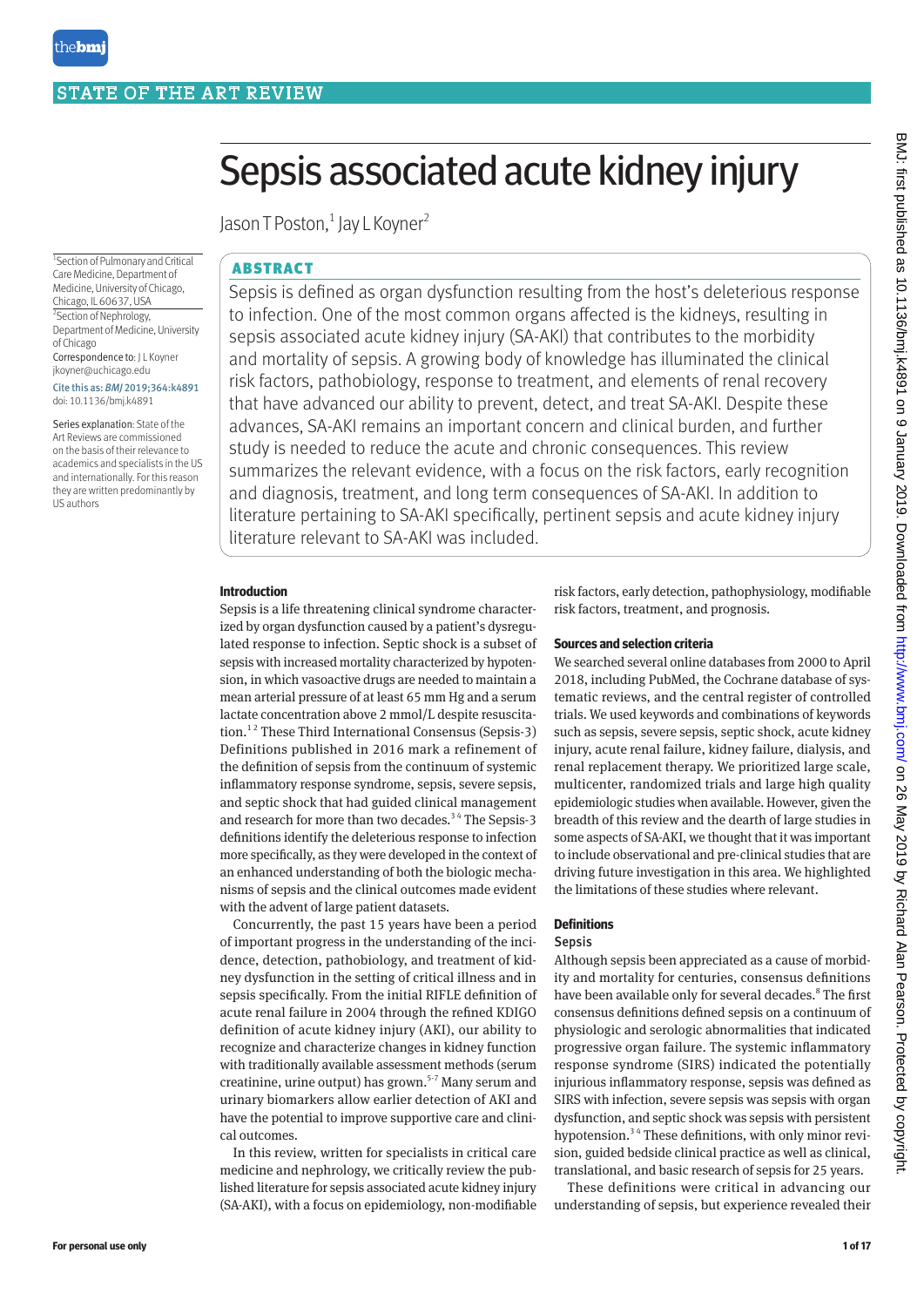#### Box 1|Sepsis-3 definitions and quick SOFA (qSOFA) criteria1

Sepsis-3 definitions

*Sepsis*—Life threatening organ dysfunction caused by a dysregulated host response to infection

*Septic shock*—Sepsis with a requirement for vasoactive therapy to maintain mean arterial pressure ≥65 mm Hg and lactate elevation to >2 mmol/L despite adequate volume resuscitation

#### qSOFA criteria

- Respiratory rate ≥22 breaths per minute
- Altered mentation
- Systolic blood pressure ≤100 mm Hg

limitations as well. One multicenter observational cohort study found that two criteria for SIRS were met in 87% of patients at admission to the intensive care unit (ICU), in 93% during their stay in ICU, and in 100% of patients with infection.<sup>9</sup> Another multicenter cohort study identified infected patients without SIRS, but mortality was the same in this group and in infected patients with SIRS (hazard ratio 0.94, 95% confidence interval 0.77 to 1.15), suggesting that meeting two criteria for SIRS was not predictive of outcomes.10 SIRS was recognized as a non-specific marker of both infectious and non-infectious inflammation that did not meaningfully predict clinical outcomes. These observations resonated with an increased understanding of the response to injury, whether infectious or sterile. The critical feature that differentiates infection from sepsis is organ dysfunction that results from the inflammatory response. $^{11}$ 

The Sepsis-3 definitions were an empirically based response to these limitations. SIRS and severe sepsis were eliminated. Sepsis is defined as "life threatening organ dysfunction caused by the dysregulated host response to infection." Identification of organ dysfunction may be identified as an acute and infection related change of at least 2 points on the sequential organ failure assessment (SOFA) score, which is associated with mortality of approximately  $10\%$ <sup>112 13</sup> Screening for sepsis in infected patients may be aided by use of the quick SOFA score, in which the presence of two out of three criteria suggests sepsis. Septic shock is defined as sepsis with hypotension requiring vasopressors to maintain a mean arterial pressure at least 65 mm Hg

| Table 1   Acute kidney injury (AKI) diagnostic criteria: RIFLE, AKIN, and KDIGO            |                                                                                                                      |                                                                                                      |                                                                   |                                                                                    |
|--------------------------------------------------------------------------------------------|----------------------------------------------------------------------------------------------------------------------|------------------------------------------------------------------------------------------------------|-------------------------------------------------------------------|------------------------------------------------------------------------------------|
|                                                                                            | Serum creatinine                                                                                                     |                                                                                                      |                                                                   | Urine output                                                                       |
| <b>Staging</b>                                                                             | <b>RIFLE</b>                                                                                                         | <b>AKIN</b>                                                                                          | <b>KDIGO</b>                                                      | (all)                                                                              |
| Definition of AKI                                                                          | SCr increase ≥50% within<br>7 days                                                                                   | SCr increase ≥50% or<br>$\geq$ 0.3 mg/dL within 48 h                                                 | SCr increase ≥50% in<br>7 days or $\geq$ 0.3 mg/dL<br>within 48 h | $\overline{\phantom{a}}$                                                           |
| RIFLE-risk; AKIN<br>stage 1; KDIGO<br>stage 1                                              | SCr increase ≥50% or GFR<br>decrease >25% within 7 days                                                              | SCr increase $\geq$ 50% or<br>$\geq$ 0.3 mg/dL within 48 h                                           | SCr increase ≥50% in<br>7 days or $\geq$ 0.3 mg/dL<br>within 48 h | $\langle 0.5 \text{ mL/kg/h}$<br>for $6 - 12h$                                     |
| RIFLE-injury; AKIN<br>stage 2; KDIGO<br>stage 2                                            | SCr increase $\geq 100\%$ or GFR<br>decrease > 50% within 7 days                                                     | SCr increase ≥100%                                                                                   | SCr increase $\geq 100\%$                                         | $\langle 0.5 \text{ mL/kg/h}$<br>for $\geq$ 12 h                                   |
| RIFLE-failure:<br>AKIN stage 3:<br>KDIGO stage 3                                           | $SCr$ increase $\geq$ 200% or<br>GFR decrease >75% or SCr<br>increase $\geq 4$ mg/dL (with<br>acute rise ≥0.5 mg/dL) | SCrincrease $\geq$ 200% or<br>$\geq$ 4 mg/dL (with acute<br>rise $\ge 0.5$ mg/dL) or<br>need for RRT | SCr increase ≥200%<br>or $\geq 4$ mg/dL or need<br>for RRT        | $\langle 0.3 \text{ mL} \rangle$<br>$kg/h$ for $\geq$ 24<br>h or anuria for<br>12h |
| RIFLE-loss                                                                                 | Need for RRT >4 weeks                                                                                                |                                                                                                      |                                                                   |                                                                                    |
| RIFLE-end stage                                                                            | Need for RRT > 3 months                                                                                              |                                                                                                      |                                                                   |                                                                                    |
| $GFRe=$ glomerular filtration rate: RRT=renal replacement therapy: $SCr=$ serum creatinine |                                                                                                                      |                                                                                                      |                                                                   |                                                                                    |

GFR=glomerular filtration rate; RRT=renal replacement therapy; SCr=serum creatinine.

and a serum lactate concentration above 2 mmol/L despite adequate volume resuscitation, which was associated with mortality of greater than  $40\%$  (box 1).<sup>2</sup> The performance of the Sepsis-3 definition in clinical practice remains a point of discussion and contention, however, as there seems to be a loss of sensitivity relative to SIRS and variable performance based on practice setting (emergency department, inpatient ward, ICU). Furthermore, other novel models may provide even more accurate diagnosis and prediction.<sup>1415</sup>

#### Acute kidney injury

AKI and acute renal failure have long been recognized as a complication of critical illness independently associated with mortality.16-18 Similar to sepsis, understanding the epidemiology, pathobiology, and treatment of renal dysfunction in the ICU was predicated on establishing a consensus definition.

The first widely adopted definition emerged from the Second International Consensus Conference of the Acute Dialysis Quality Initiative (ADQI) Group in 2004.<sup>6</sup> Similar to SIRS based sepsis criteria, the RIFLE classification (risk, injury, failure, loss, end stage kidney disease) used readily available clinical (decreased urine output) and serologic (rise in serum creatinine) markers to better characterize what was termed acute renal failure.<sup>6</sup> Subsequent consensus definitions would use the term acute kidney injury, a more inclusive term that underscores the importance of the injury and consequent change in the renal function. Through this lens, the 2007 definitions of the Acute Kidney Injury Network (AKIN) focused on the initial injury previously deemed risk, injury, and failure of the RIFLE classification, terming them stage 1, 2, and 3  $AKI<sup>5</sup>$ Loss and end stage kidney disease in the RIFLE system were removed along with the partial reliance on glomerular filtration rate (GFR). Additionally, the AKIN criteria included small changes in serum creatinine (>0.3 mg/ dL increase in 48 hours) in the definition of stage 1 AKI.<sup>5</sup> Several large observational trials confirmed the validity of the RIFLE and AKIN revised criteria, as increasing severity of AKI was associated with increasing risk of death.<sup>1920</sup>

Despite high incidence (22%) and significant effect on outcomes, a concern remained that AKI was underdiagnosed owing to inconsistent screening practices and the tendency for these criteria to miss AKI that occurs before arrival at an acute care setting. The Kidney Disease: Improving Global Outcomes (KDIGO) clinical practice guidelines for AKI present the most recent consensus definitions, which again attempt to refine the sensitivity and specificity of the AKI definitions. Table 1 summarizes the RIFLE, AKIN, and KDIGO criteria for AKI. The KDIGO definition emphasizes AKI risk assessment and evaluation while extending criteria to include a rise in serum creatinine of 50% or greater over the presumed baseline within seven days of assessment.<sup>721</sup> In an international cross sectional study using these criteria, 57.3% of ICU patients met KDIGO criteria for AKI. The adjusted odds ratio for in-hospital mortality was 1.68 (0.89 to 3.17) for stage 1, 2.95 (1.38 to 6.28) for stage 2, and 6.88 (3.88 to 12.23) for stage  $3.^{22}$ 

Despite this progress, the sensitivity and accuracy of AKI criteria have been generally acknowledged to remain limited by a reliance on the imperfect assessment methods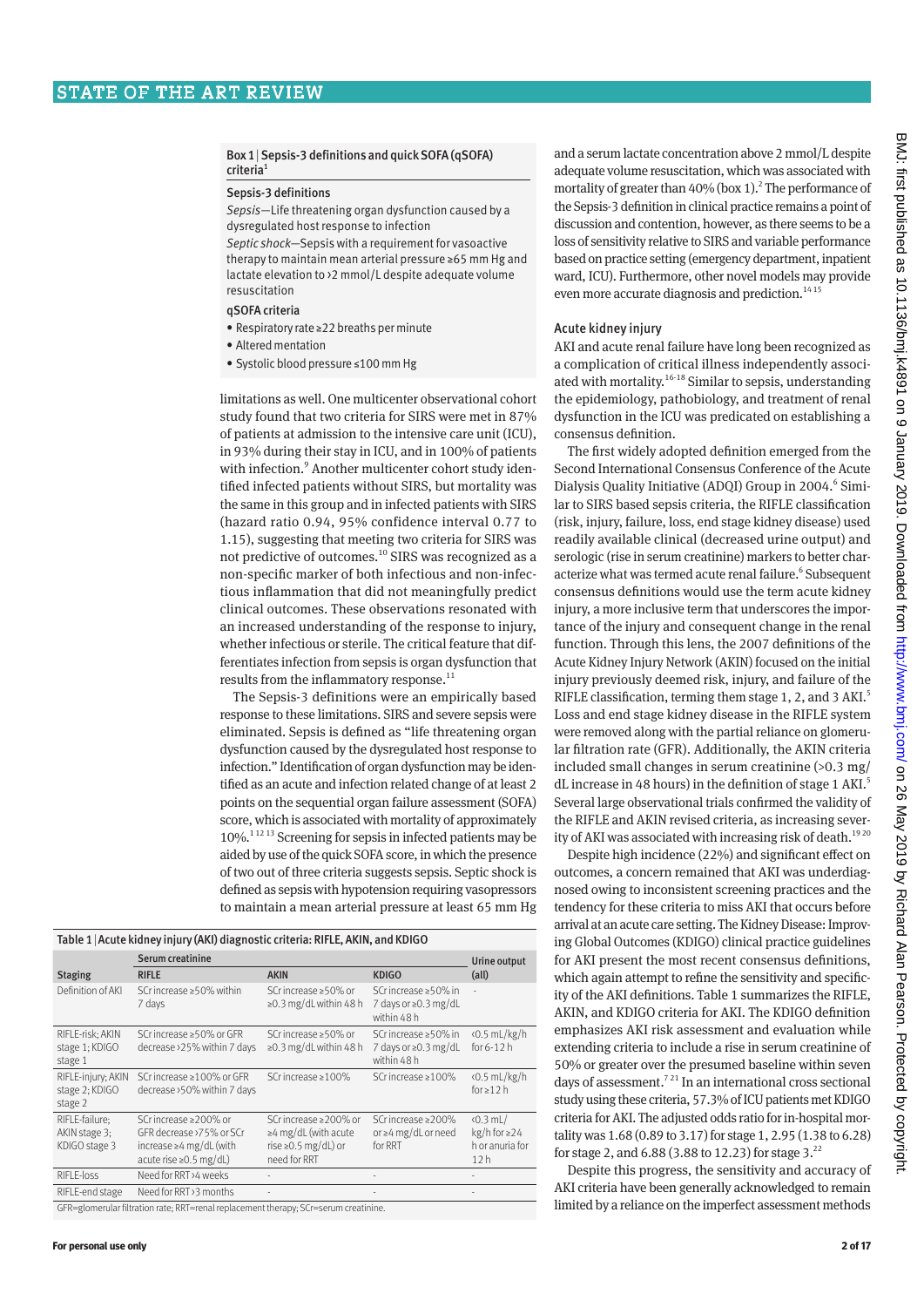# STATE OF THE ART REVIEW



Fig 1| Acute disease quality initiative criteria: incorporating biomarkers into the definition of acute kidney injury (AKI). Emerging data outside of sepsis associated AKI (SA-AKI) point to the increased risk for adverse outcomes in patients who do not have a change in functional markers of the kidney (eg, serum creatinine or urine output (UOP)). This has led to calls for classification of AKI in terms of changes in function and damage and the resultant 2×2 grid shown. This work has created a new category of patient with "subclinical AKI," those with elevated damage biomarkers in the absence of a change in renal function (UOP or serum creatinine). This group can be thought of as akin to those with a change in function without the presence of damage (traditionally thought of as "pre-renal azotemia") and separate from those with intrinsic AKI (a change in both function and damage). Adapted from Endre et  $al^{23}$ 

> on which they are built: urine output and serum creatinine. Some people have called for further refinement of AKI in terms of these traditional functional markers, as well as changes in kidney damage biomarkers (fig 1).<sup>23</sup> Although the emergence of data derived clinical risk scores, renal imaging, functional assays, and biomarkers have shown promise, they have yet to become a part of consensus definitions or guidelines. However, they represent opportunities to refine our diagnosis, evaluation, treatment, and prognosis of AKI.<sup>24</sup>

### Sepsis associated acute kidney injury

Many patients meet consensus criteria for both sepsis and AKI and are deemed to have SA-AKI or septic AKI.<sup>25 26</sup>

| Table $2 Risk$ and prognostic factors for acute kidney injury                                                  |                             |                                                                                                                                      |  |  |
|----------------------------------------------------------------------------------------------------------------|-----------------------------|--------------------------------------------------------------------------------------------------------------------------------------|--|--|
| Factor                                                                                                         | Effect on risk or prognosis |                                                                                                                                      |  |  |
| Present before acute illness                                                                                   |                             |                                                                                                                                      |  |  |
| $Age^{18-38}$                                                                                                  | Developing AKI              | OR 1.5 (95% CI 1.16 to 1.92) for age ≥65; 1.01 (1.00 to 1.02) for<br>each year                                                       |  |  |
|                                                                                                                | Death with AKI              | OR 1.19 (1.05 to 1.33) for age ≥65; 1.13 (1.01 to 1.26) for each<br>decade                                                           |  |  |
| Sex                                                                                                            | Developing AKI              | Data inconsistent                                                                                                                    |  |  |
| Race                                                                                                           | Developing AKI              | Data inconsistent                                                                                                                    |  |  |
| Chronic kidney disease <sup>39</sup>                                                                           | Developing AKI              | OR 2.9 (2.7 to 3.1) for eGFR 45-59; 6.2 (5.7 to 6.8) for eGFR 30-44;<br>18.3 (16.5 to 20.3) for eGFR < 30 mL/min/1.73 m <sup>2</sup> |  |  |
|                                                                                                                | Death with AKI              | AKI predictive of mortality, but less predictive for patients with more<br>severe CKD                                                |  |  |
| Diabetes mellitus <sup>40</sup>                                                                                | Developing AKI              | OR 10.3 (7.7 to 13.6) for developing stage III AKI                                                                                   |  |  |
|                                                                                                                | Death with AKI              | OR 1.2 (1.2 to 1.7)                                                                                                                  |  |  |
| Hypoalbuminemia <sup>2441</sup>                                                                                | Developing AKI              | OR 2.34 (1.74 to 3.14) with drop 1 g/dL                                                                                              |  |  |
|                                                                                                                | Death with AKI              | OR 2.47 (1.51 to 4.05) with drop 1 g/dL                                                                                              |  |  |
| Chronic liver disease <sup>18</sup>                                                                            | Developing AKI              | OR 2.18 (1.16 to 4.10)                                                                                                               |  |  |
| Heart failure <sup>18-40</sup>                                                                                 | Developing AKI              | OR 2.18 (1.12 to 4.44) to 24.0 (18.5 to 31.2)                                                                                        |  |  |
| Caused by acute illness                                                                                        |                             |                                                                                                                                      |  |  |
| Cardiovascular failure <sup>1840</sup>                                                                         | Developing AKI              | OR 1.84 (1.32 to 2.56)                                                                                                               |  |  |
|                                                                                                                | Death with AKI              | OR 1.8 (1.2 to 2.9)                                                                                                                  |  |  |
| Mechanical ventilation <sup>42</sup>                                                                           | Death with AKI              | OR 5.1 (2.0 to 12.8)                                                                                                                 |  |  |
| Liver failure <sup>37</sup>                                                                                    | Death with AKI              | OR 1.90 (1.34 to 2.71)                                                                                                               |  |  |
| Sepsis <sup>37</sup>                                                                                           | Death with AKI              | OR 1.87 (1.33 to 2.62) to 2.1 (1.1 to 1.4)                                                                                           |  |  |
| AKI=acute kidney injury; CKD=chronic kidney disease; eGFR=estimated glomerular filtration rate; OR=odds ratio. |                             |                                                                                                                                      |  |  |

Sepsis is associated with up to 50% of AKI, and up to 60% of patients with sepsis have AKI.<sup>25,27</sup> Independent risk factors or clinical consequences of sepsis and AKI, such as hypovolemia or exposure to nephrotoxic therapies, have confounded the relation between these entities.<sup>28 29</sup> Although the pathophysiologic mechanism remains incompletely understood, it seems evident that the deleterious inflammatory cascade characteristic of sepsis contributes to the AKI as well.<sup>30</sup> Patients with sepsis complicated by AKI have a significantly increased mortality relative to patients without AKI.<sup>263132</sup> Furthermore, patients with AKI associated with sepsis have a significantly increased mortality relative to those with AKI of another etiology.<sup>31</sup>

#### **Epidemiology**

Accurate estimation of the incidence and trend of AKI secondary to sepsis has proved challenging. Even as screening programs and data science help to refine our ability to define AKI associated with sepsis, strictly characterizing AKI as being attributable to sepsis remains difficult given the many confounders common in critically ill patients.

The incidence of sepsis and related morbidity seems to be rising, whereas the mortality rate of patients with sepsis seems to be falling. A comprehensive review of 750 million hospital admissions in the US from 1979 through 2000 found that sepsis increased from 82.7 to 240.4 per 100000 population, an annualized increase of 8.7%.<sup>33</sup> In-hospital mortality fell from 27.8% to 17.9%. Analyses of data from the subsequent 10-15 years using more robust patient level data from England, New Zealand, Australia, and the US have all shown similar trends, with increasing overall burden of sepsis and decreasing mortality rates.<sup>8 34-36</sup> Rates of AKI and sepsis associated AKI are discussed below.

# **Risk factors for development of sepsis associated AKI**

Much of our understanding of the risk and prognostic factors in AKI comes from studies of patients in general wards, mixed ICU populations, or patients undergoing cardiovascular procedures, in whom the baseline kidney function and the nature and timing of injury can be well defined. Patients with SA-AKI are often included but are not the dedicated or exclusive focus of these studies. However, we believe that identified risk and prognostic factors for AKI in a general population likely confer an equal or even greater risk in patients with sepsis.

Furthermore, the heterogeneity of both the patient population and the focus of any given study can lead to inconclusive and occasionally conflicting data about the risk factors for AKI. The pre-morbid risk factors for AKI most consistently identified include advanced age, chronic kidney disease, and cardiovascular disease. Characteristics associated with the acute illness most commonly linked to AKI included cardiovascular failure, liver failure, and sepsis. Table 2 summarizes these and other risk factors. Potentially modifiable risk factors related to the treatment of patients with sepsis are discussed in the treatment section.

Finally, observational data suggest that AKI may predispose patients to an increased risk of sepsis. In the Program to Improve Care in Acute Renal Disease (PICARD)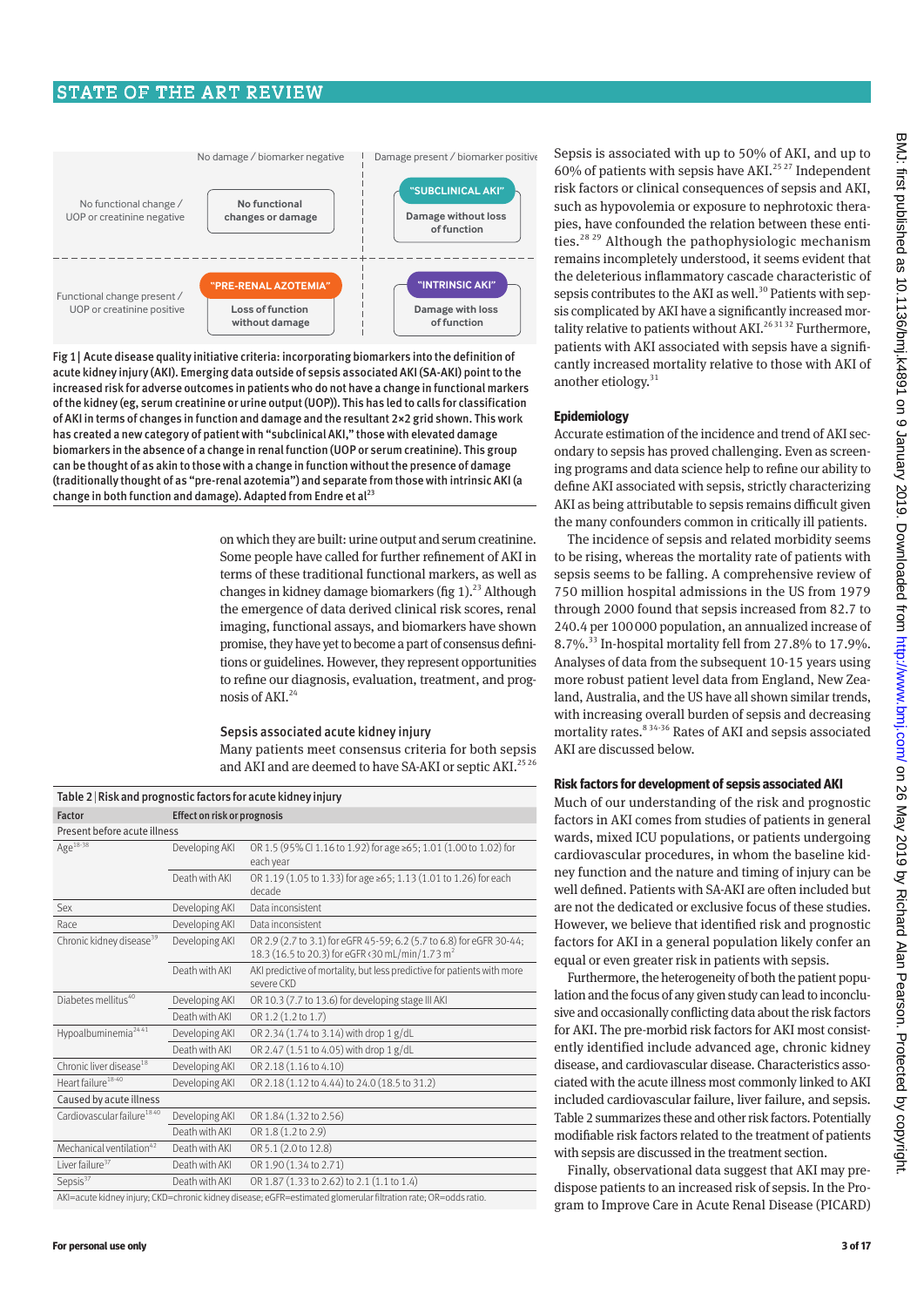#### Box 2|Urinalysis scoring systems

Prospective observational cohort studies with discovery and validation cohorts for AKI cast scoring index $51$ Grade 1—no casts or RTE

Grade 2—≥1 cast or RTE but <10% of LPF

Grade 3—many casts or RTEs (10-90% of LPF) Grade 4—sheet of muddy brown casts and RTEs in >90% of LPF

#### Prospective observational cohort for development of urinary sediment scoring system<sup>52</sup>

0 points—no casts or RTE seen

1 point each—1-5 casts per LPF or 1-5 RTEs per HPF

2 points each—≥6 casts per LPF or ≥6 RTEs per HPF

Prospective multicenter observational cohort for derivation of urine microscopy score<sup>53</sup>

0 points—no casts or RTE seen

1 point each—1 cast or 1 RTE per HPF

2 points each—2-4 casts or RTEs per HPF

3 points each—≥5 casts or ≥5 RTEs per HPF

HPF=high power field; LPF=low power field; RTE=renal tubule epithelial cells

study, 243 (40%) patients developed sepsis a median of five days after the development of AKI. Although the pathophysiology and correlation between these two events remain unclear, mounting evidence suggests that AKI increases the risk of sepsis and its associated adverse outcomes.<sup>29</sup>

#### **Early detection of SA-AKI**

As both sepsis and AKI are independently associated with increased morbidity and mortality, length of stay, and cost of care, early detection is critical to providing opportunities for successful intervention.43-45 Particularly for AKI, the refined consensus definitions have tended to be more sensitive and allow earlier diagnosis. Regardless of the cause and associated comorbidities, all AKI remains a diagnosis based on increases in serum creatinine or decreases in urine output. Although useful, these measures have limitations that underscore the need for newer methods to detect AKI and SA-AKI.

#### Limitations of serum creatinine and urine output

The initial limitation of a definition that relies on change in serum creatinine is establishing a baseline serum creatinine. No consensus method exists to establish pre-AKI baseline serum creatinine in the absence of previous values (recent or distant).<sup>46,47</sup> Furthermore, changes in serum creatinine are often delayed owing to renal reserve and the kinetics of AKI. Urine output is insensitive and is often measured accurately only in the ICU setting. Evidence from multiple retrospective cohort studies also suggests that the same stage of AKI diagnosed by serum creatinine and urine output may confer differential risk. Isolated urine output based AKI carries increased morbidity and mortality (compared with no AKI), but these risks are lower than those conferred by serum creatinine based AKI.<sup>48-50</sup>

#### Emerging SA-AKI detection techniques

Urinalysis and urine microscopy may aid identification of SA-AKI. Three observational studies evaluated a urine microscopy score specifically in a cohort with SA-AKI (box 2).<sup>51-53</sup> SA-AKI shows more renal tubule epithelial cells and cast elements compared with non-septic AKI. In a small prospective, two center study of 83 patients, 43 with SA-AKI, a urinalysis score above 3 was predictive of severe AKI and was highly correlated with biomarkers of tubular injury.<sup>53</sup> Separately, a single center observational study of 423 patients with sepsis showed that new albuminuria was associated with an odds ratio of 1.87 (1.21 to 2.89) for developing SA-AKI, even after adjustment for baseline GFR, severity of critical illness, and exposure to nephrotoxins.<sup>54</sup> These data have yet to be prospectively replicated, but routine dipstick albuminuria has also been shown to be independently associated with lower rates of recovery from AKI.<sup>55</sup>

Most validated AKI risk scores focus on AKI after cardiac surgery or in a general hospital population.<sup>3756-64</sup> No widely accepted risk score has been validated for risk of SA-AKI, and only one validated score predicts mortality in patients with SA-AKI who need renal replacement therapy  $(RRT)$ .<sup>65</sup> The performances of non-specific AKI risk scores and other critical illness scores have been disappointing in patients with SA-AKI.<sup>66</sup> A retrospective study investigated the performance of several risk scores (Liano,  $^{63}$  Simplified Acute Physiology Score II,  $^{66}$  PIC- $ARD<sub>1</sub><sup>37</sup>$  and Demirjan<sup>64</sup>) to detect SA-AKI in 343 patients requiring continuous RRT, but no score provided an area under the curve (AUC) greater than  $0.70^{67}$  A multicenter study of 214 pediatric ICU patients with sepsis assessed the ability of a renal angina index (RAI) and other novel biomarkers to predict SA-AKI.<sup>68</sup> The RAI is a tiered score in which patients are assigned points based on their risk of AKI (due to comorbidities) as well as their degree of injury (change in creatinine clearance). The RAI provided an AUC of 0.80 (0.75 to 0.86) for KDIGO stage 2 or 3 on ICU day 3 and outperformed several biomarkers including neutrophil gelatinase associated lipocalin (NGAL). When RAI was combined with NGAL and other biomarkers, either individually or in pairs, the predictive performance for stage 2 or 3 AKI was significantly improved  $(AUC 0.84-0.88; P<0.05).$ <sup>68</sup>

Several serum biomarkers that have been shown to be inversely correlated with GFR may provide an advantage in detecting AKI in patients with sepsis. Proenkephalin and cystatin C are both highly associated with AKI and GFR and increase before serum creatinine in critically ill patients with sepsis (table 3).<sup>70-72</sup> One study evaluated the ability of urinary tissue inhibitor of metalloproteinase-2 and insulin-like growth factor binding protein-7 (TIMP2\*IGFBP7), markers of cell cycle arrest, to predict the development of stage 2 or 3 AKI in 232 high risk critically ill patients with sepsis. Forty (17%) patients developed stage 2 or 3 AKI, with TIMP2\*IGFBP7 providing an AUC of 0.84. The biomarker performed similarly regardless of severity of illness (SOFA score), and a cutoff of 1.0 provided a sensitivity of 77.5% and a specificity of 75% for the development of severe  $\Delta K I^{-7}$ 

NGAL, which is commercially available in several countries, is up regulated along the renal tubule in the setting of ischemic injury, nephrotoxins, and inflammation. Data have been inconsistent in SA-AKI.<sup>7475</sup> Multiple studies have shown that plasma NGAL is elevated in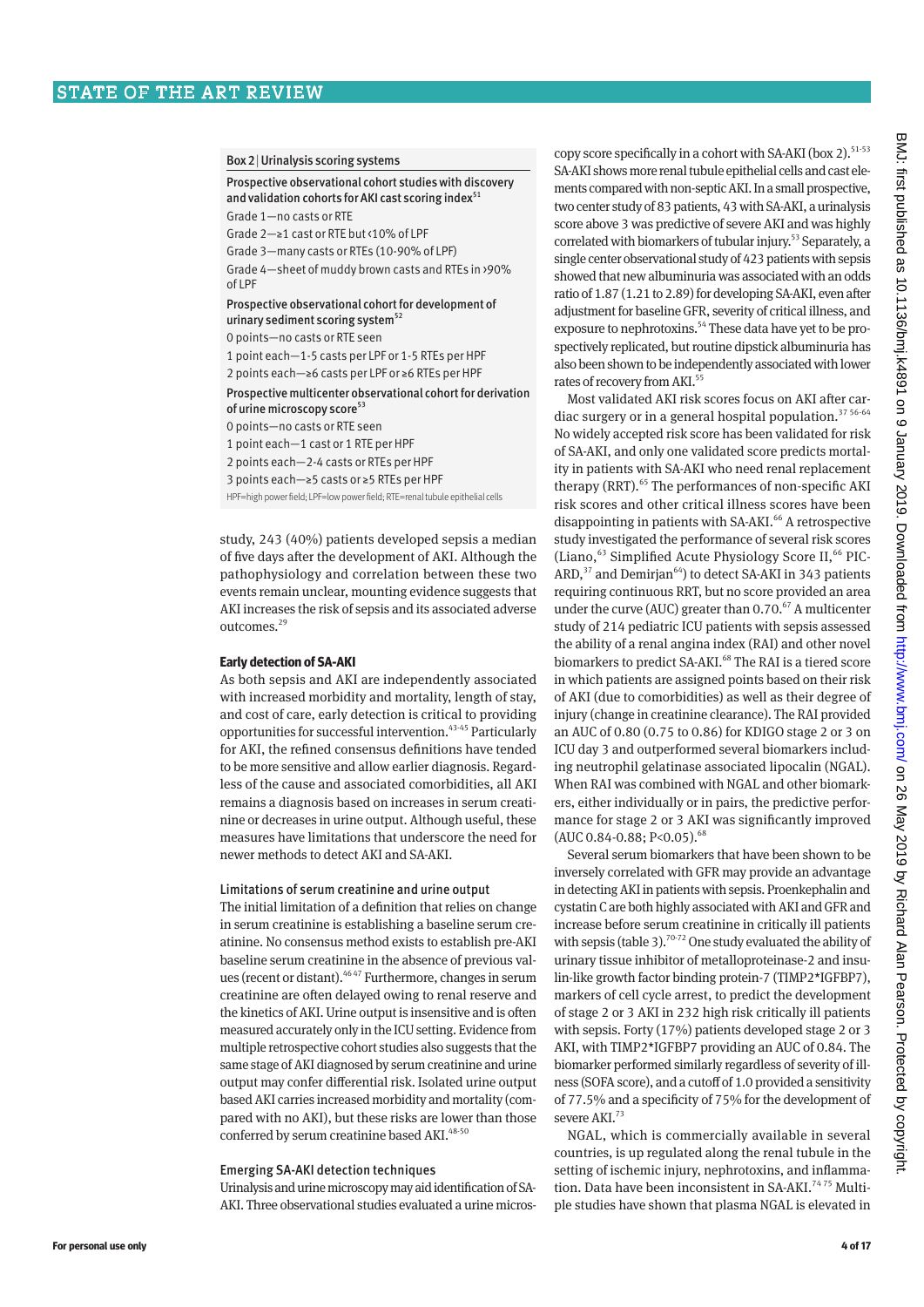| Table 3   Biomarkers used for detection of acute kidney injury (AKI) |                                                                                                       |                                                                                                                                                                                                                                                                                                                                                                           |  |  |
|----------------------------------------------------------------------|-------------------------------------------------------------------------------------------------------|---------------------------------------------------------------------------------------------------------------------------------------------------------------------------------------------------------------------------------------------------------------------------------------------------------------------------------------------------------------------------|--|--|
| Subclass of biomarker                                                | <b>Examples of biomarkers</b>                                                                         | <b>Comments</b>                                                                                                                                                                                                                                                                                                                                                           |  |  |
| <b>Biochemical markers</b><br>of glomerular filtration/<br>function  | Serum creatinine, serum<br>cystatin c, proenkephalin,<br>visible fluorescent injectates <sup>69</sup> | Serum creatinine remains the gold standard, but other novel markers<br>of glomerular function have been shown to rise earlier and with the<br>same accuracy as creatinine. Injectables may represent the future of<br>GFR measurement, with the injection of small dextrans providing rapid<br>determination of GFR at the bedside. May be elevated in the setting of CKD |  |  |
| Global assessment of<br>nephron function                             | Urine output                                                                                          | Urine output detects less severe AKI compared with creatinine and can be<br>affected by diuretics and other drugs. Generally needs indwelling catheter<br>for reliable measurement, with measurements being less frequent outside<br> C                                                                                                                                   |  |  |
| Global assessment of<br>nephron capacity                             | Furosemide stress test, renal<br>reserve testing                                                      | These tests interrogate the kidney's capacity for increased function via<br>protein loading (hyperfiltration) or diuretic responsiveness but are not<br>validated in the setting of sepsis                                                                                                                                                                                |  |  |
| Global assessment of<br>nephron injury                               | Urinalysis                                                                                            | Urinalysis can detect injury along the entire nephron (from glomerulus to<br>tubules); although scoring systems exist (box 2), none has been widely<br>validated in any setting of AKI.                                                                                                                                                                                   |  |  |
| Biochemical biomarkers of<br>renal tubular injury                    | Urinary NGAL, urinary KIM-1,<br>soluble FAS                                                           | These remain an area of intense AKI research but have yet to be widely<br>validated in the setting of human AKI                                                                                                                                                                                                                                                           |  |  |
| Biochemical biomarkers<br>of AKI risk                                | TIMP2*IGFBP7, plasma NGAL                                                                             | Increasingly available for clinical use, these markers quantify an individual<br>patient's risk for impending AKI                                                                                                                                                                                                                                                         |  |  |
| Biomarkers of AKI risk                                               | Electronic alerts, electronic risk<br>algorithms                                                      | Although not specific to SA-AKI, several alerts have shown their ability to<br>predict the impending development of sepsis and AKI separately. Using<br>these alerts in concert with biochemical biomarkers may help to enrich<br>SA-AKI detection and risk stratification                                                                                                |  |  |
|                                                                      |                                                                                                       |                                                                                                                                                                                                                                                                                                                                                                           |  |  |

CKD=chronic kidney disease; GFR=glomerular filtration rate; ICU=intensive care unit; IGFBP7=insulin like growth factor binding protein-7; KIM-1=kidney injury molecule-1; NGAL=neutrophil gelatinase associated lipocalin; SA-AKI=sepsis associated acute kidney injury; TIMP2=tissue inhibitor of metalloproteinase-2.

patients with sepsis even in the absence of AKI.<sup>76</sup> Other studies have shown that elevations of plasma NGAL even in the absence of elevated serum creatinine can identify critically ill patients at risk for severe AKI and inpatient mortality.<sup>77 78</sup> Plasma NGAL has also been shown to be elevated in sepsis regardless of the presence of AKI, but a higher cutoff threshold (454 ng/mL) provided a sensitivity of 72% and specificity of 74% for the detection of AKI.79 Urinary NGAL and urine kidney injury molecule-1 (KIM-1) have been used to try to quantify renal tubular damage in SA-AKI; although some association has been shown, large scale studies have not validated these findings.<sup>80</sup>

Several other novel biomarkers have been investigated in the setting of SA-AKI, and table 3 summarizes some of these findings and uses the framework from figure  $1<sup>81</sup>$ Finally, an effort is ongoing to take a step back from biochemical measures such as NGAL or TIMP2\*IGFBP7 and use real time data from the electronic health record to identify patients with either sepsis or AKI, and we anticipate that automated alerts for these patients will be combined with biochemical biomarker testing to improve risk stratification and case detection for SA-AKI. We anticipate that electronic risk score and biochemical biomarkers will be incorporated into standard of care over the next decade.82-84

## **Pathobiology of SA-AKI**

Recent advances in sepsis related organ dysfunction have enhanced our knowledge of the pathobiology of SA-AKI.<sup>885-88</sup> Renal hypotension and associated ischemia had been believed to be the primary lesion in SA-AKI, but more recently several animal models have shown that although tubular cell injury and expression of markers such as KIM-1 are common, inflammation and apoptosis are also playing a role.<sup>89 90</sup> These data fit with the evolving

view of multifocal organ injury including macrovascular and microvascular dysfunction and immunologic and autonomic dysregulation. In depth discussions of these pathways are beyond the scope of this review, but we will highlight the animal models that elucidate these pathways. Table 4 summarizes the four most common experimental models, as well as their strengths and limitations.

In a placebo controlled ovine model of SA-AKI following direct infusion of bacteria, renal histology showed patchy and focal changes with limited tubular injury.<sup>89</sup> Animals with SA-AKI actually had higher renal blood flow (RBF) than controls. This differs from the decreased RBF in humans with SA-AKI, measured by phase contrast magnetic resonance imaging, thermodilution, and renal Doppler.<sup>92-94</sup> This disconnect between human and animal data underscores the limitations of our understanding of the relation between RBF and renal function and has led some people to call for an increased role of renal biopsy in the setting of human sepsis. In the US, the National Institutes of Health have recently begun the Kidney Precision Medicine Project, which aims to ethically obtain and evaluate kidney biopsies from patients with AKI to create a kidney tissue atlas, define disease phenotypes, and identify critical cells, pathways, and targets for novel therapies in the setting of sepsis and other forms of AKI; thus we anticipate advancement of our knowledge in SA-AKI in the near future.<sup>95</sup>

Disturbances in microcirculatory oxygen delivery may include both decreased flow and diffusion limitation in the setting of organ edema and inflammation.<sup>96</sup> Although the exact ramifications of altered microcirculation are incompletely understood, sepsis increases expression of inflammatory cytokines and leukocyte activity, which may result in capillary plugging and micro-thrombi. This leads to production of reactive oxygen species and induction of nitric oxide synthase, which may further damage the endothelial barrier and the glycocalyx, <sup>97-99</sup> leading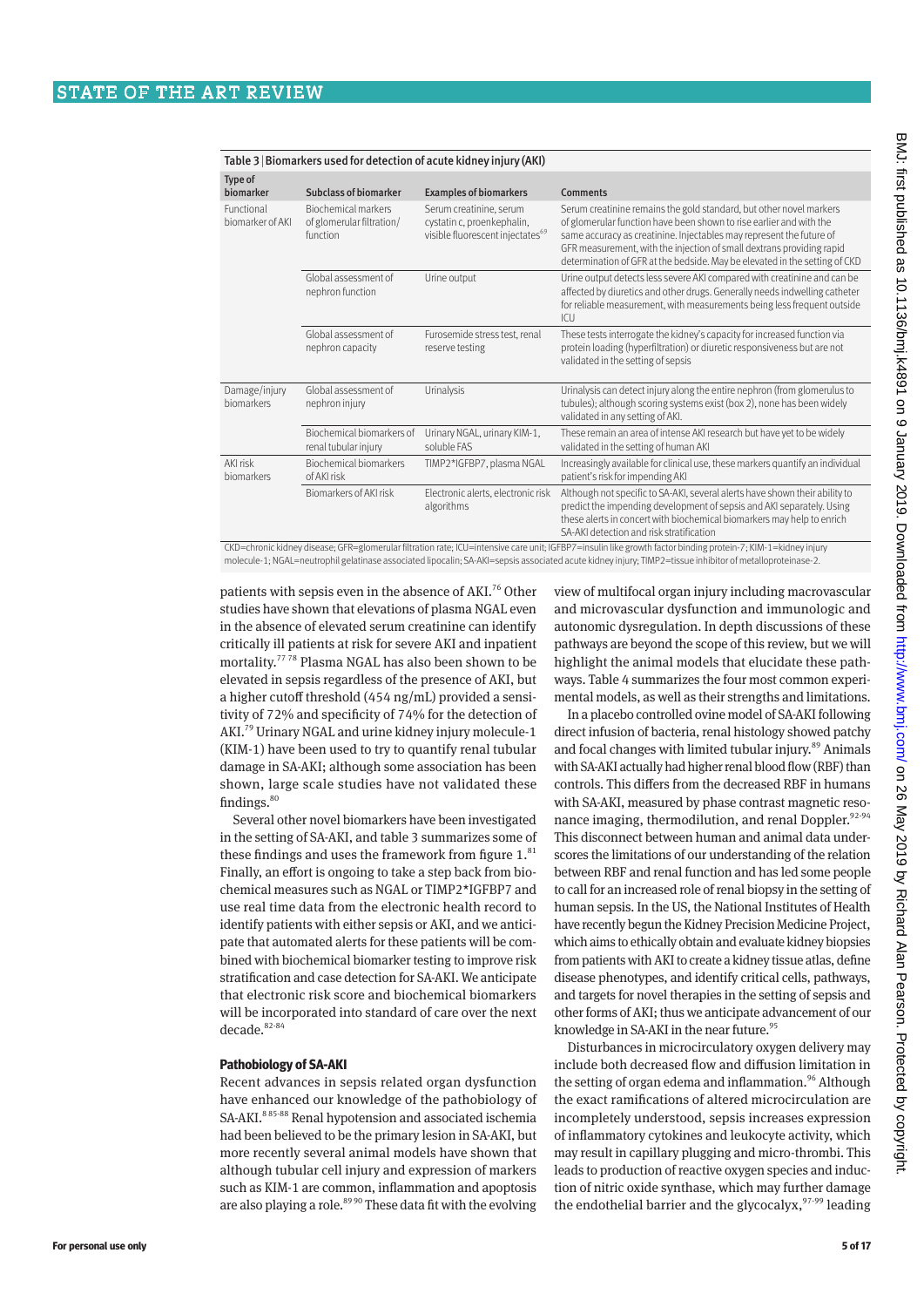| <b>AKI model</b>                                                            | <b>Animals</b>                                                                                          | <b>Model description</b>                                                                                                                                                                                                                | <b>Strengths/limitations</b>                                                                                                                                                                                                                                                                                                                                                                                                                                                             |
|-----------------------------------------------------------------------------|---------------------------------------------------------------------------------------------------------|-----------------------------------------------------------------------------------------------------------------------------------------------------------------------------------------------------------------------------------------|------------------------------------------------------------------------------------------------------------------------------------------------------------------------------------------------------------------------------------------------------------------------------------------------------------------------------------------------------------------------------------------------------------------------------------------------------------------------------------------|
| Non-surgical                                                                |                                                                                                         |                                                                                                                                                                                                                                         |                                                                                                                                                                                                                                                                                                                                                                                                                                                                                          |
| Direct endotoxin<br>administration                                          | Mammalian but<br>predominantly murine                                                                   | Purified endotoxin (lipopolysaccharide<br>from outer membrane of Gram<br>negative bacteria) is directly injected<br>intraperitoneally or intravenously                                                                                  | Easier and cheaper than surgical models, but animals often<br>need high dose of lipopolysaccharide to produce shock.<br>Lipopolysaccharide concentrations in these models may be<br>10-200 times the concentrations found in human sepsis.<br>Additionally, cardiovascular response shows earlier cytokine<br>release and hypodynamic cardiovascular response than human<br>sepsis. Value of this model has been questioned despite its<br>convenience and reproducibility <sup>91</sup> |
| Direct bacterial<br>administration                                          | All mammals but<br>frequently used in<br>larger mammals<br>(porcine and ovine) and<br>also in zebrafish | Live bacteria can be delivered to host<br>(intravenously, intraperitoneally,<br>subcutaneously, or directly into organ<br>(eg, lung)). Can use Gram negative and<br>Gram positive bacteria                                              | Like lipopolysaccharide model, it allows for varied route of<br>infection as well as varied administration (bolus v continuous).<br>This allows for reproducibility in follow-up studies, but<br>host response to whole microbe can be variable (as with<br>lipopolysaccharide). Additionally, sudden administration of<br>single strain does not model all forms of human sepsis                                                                                                        |
| <b>Surgical</b>                                                             |                                                                                                         |                                                                                                                                                                                                                                         |                                                                                                                                                                                                                                                                                                                                                                                                                                                                                          |
| Cecal ligation and<br>puncture or intra-<br>abdominal fecal<br>implantation | Mammalian but<br>predominantly murine                                                                   | Peritoneal cavity is accessed and either<br>cecum is perforated or stool is directly<br>implanted resulting in abdominal<br>sepsis. Similar model uses colon<br>ascendens stent, which allows feces to<br>leak from bowel to peritoneum | Easy, but does not mimic non-abdominal infectious sources.<br>Sepsis is often polymicrobial, which may be case in humans,<br>but large degree of variability exists in severity of sepsis and<br>resultant acute kidney injury. This variability stems from<br>differences in surgical techniques as well. Can be enhanced with<br>biotelemetry                                                                                                                                          |
| Bacterial implantation<br>models                                            | Mammalian but<br>predominantly murine                                                                   | Bacterial impregnated substance (most<br>commonly fibrin clot) is implanted<br>in desired locations (intraperitoneal,<br>intravascular).                                                                                                | Replicates hyperdynamic response of human sepsis, but single<br>organism has same limitations as direct bacterial administration.<br>Dose and timing can be altered to maximize effects, but whether<br>it justifies increased costs of surgical procedure (compared with<br>direct bacterial administration) remains unclear                                                                                                                                                            |

|           |         | Table 4   Animal models used in investigation of sepsis associated acute kidney injury (AKI) |                        |
|-----------|---------|----------------------------------------------------------------------------------------------|------------------------|
| AVI model | Animalc | Model decerintian                                                                            | $C$ trongthe llimitati |

to both structural and functional changes in the setting of SA-AKI (fig 1).

These structural and functional changes may not work in sync. In an ovine model, no association was seen between early SA-AKI and histopathologic lesions on renal biopsy.<sup>90</sup> Septic animals ( $n=10$ ) had increased mesangial expansion on electron microscopy compared with non-septic animals, but no significant structural disturbances were found compared with controls  $(n=5)$ .<sup>90</sup> Although surprising, these findings may be valid given that larger animals better mimic the human cardiovascular response in sepsis.90 100-102 More specifically, ovine autoregulatory responses in untreated shock and shock treated with vasoactive drugs are similar to those in human kidneys with AKI.<sup>100 101 103</sup> Increased investigation of the interplay of the inflammatory cytokines and infiltrating cells and apoptosis will further our knowledge on the effect of these factors on the renal histology and the macrocirculation and microcirculation.

# **Prevention and medical treatment**

In this section, we will explore prophylactic and therapeutic interventions in the setting of developing and established SA-AKI. This will include considerations in the general care of the patient with sepsis that have been shown to affect the incidence or severity of AKI, as well as therapies specifically targeted to the injured kidney.

#### Resuscitation

Inflammation in sepsis leads to endothelial failure and consequent loss of veno-motor tone and barrier function. The resultant reduction in the mean systemic pressure and relative hypovolemic state, paired with decreased systemic vascular resistance, results in hypotension.<sup>8</sup> Prompt resuscitation of the circulation with administration of intravenous fluids is a key component of sepsis

management.<sup>104-106</sup> However, excessive administration and accumulation of fluids in an attempt to treat hypotension or oliguria after AKI is common and harmful.

In a randomized trial of a conservative versus a liberal fluid strategy in 1000 patients with acute respiratory distress syndrome (ARDS), the patients in the conservative fluid arm not only had more ventilator-free and ICU-free days but had a non-significant trend toward less AKI needing RRT than those in the liberal fluid arm (10% *v* 14%; P=0.06).107 Additional analysis of this trial and other studies of fluid management have also shown the harms of excess fluid during and after the development of AKI.<sup>108-110</sup> Postulated mechanisms driving this phenomenon include cardiac overload with falling cardiac output, resultant renal venous hypertension, increasing resistance, and decreased renal perfusion pressures.

Separately, edema driven rises in intra-abdominal pressure may inhibit renal venous drainage, further exacerbating the elevation of renal vascular pressure.<sup>43 111 112</sup> High quality resuscitation care of the patient with sepsis includes an initial modest bolus of resuscitation fluid (30 mL/kg within the first three hours) followed by a frequent assessment with dynamic measures of fluid responsiveness to determine whether additional fluids or vasoactive drugs are indicated.<sup>113</sup> Over-resuscitation and under-resuscitation have both been associated with adverse outcomes in the setting of shock. Recent studies have shown that protocolized resuscitation strategies did not improved outcomes, but a minimal degree of resuscitation is needed to mitigate the risk of adverse outcomes. Finally, clear evidence shows that in addition to the risks of under-resuscitation, in the setting of AKI, volume overload from aggressive over-resuscitation is also harmful, creating a J or U shaped curve for resuscitation and mortality.<sup>104-106 114</sup>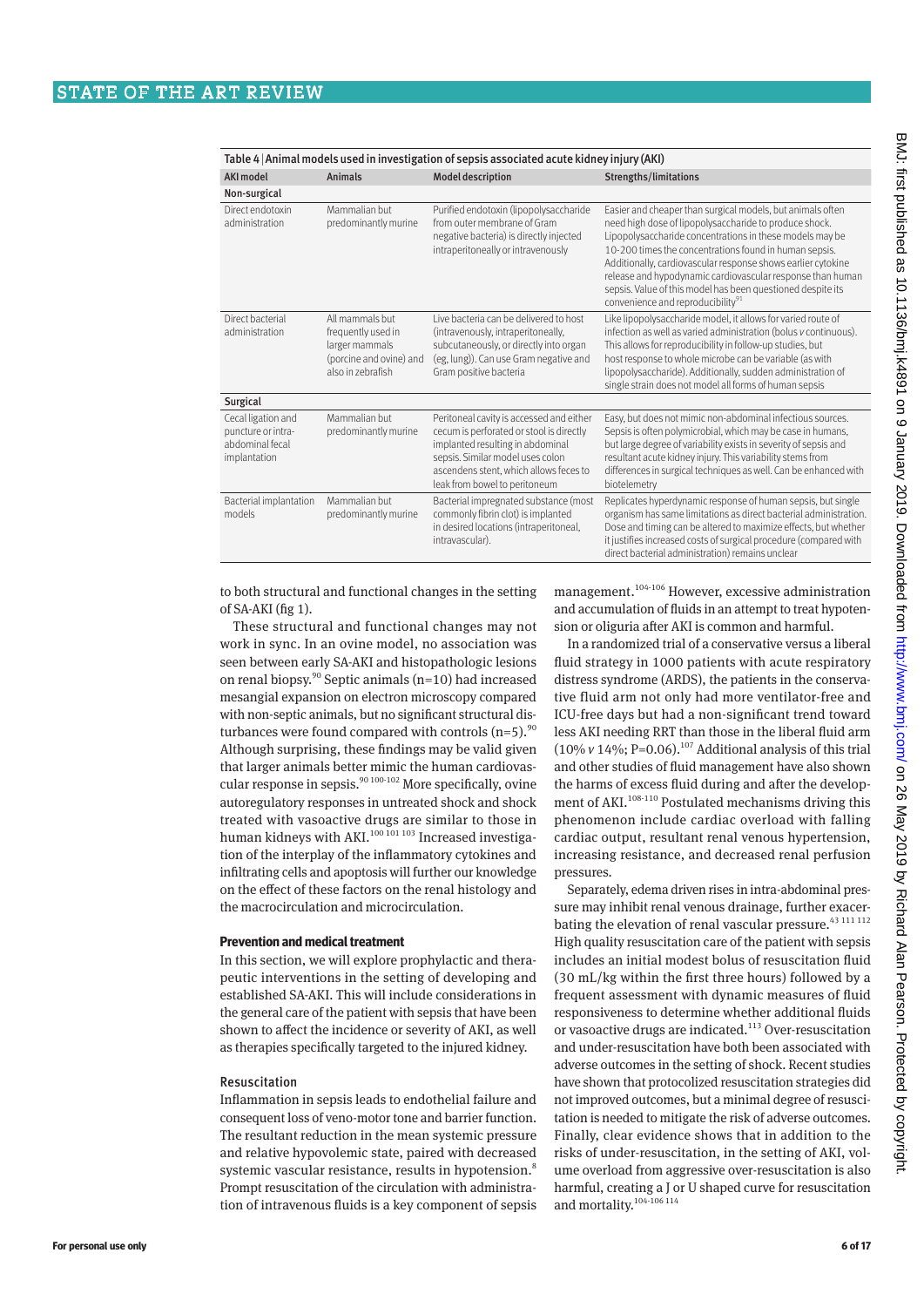#### Selection of resuscitation fluids

An equally important emerging literature suggests that the type of resuscitation fluid may affect sepsis and SA-AKI outcomes. Perhaps the most definitive and consistent finding pertains to the use of hyperoncotic starch solutions. These solutions should be avoided in sepsis and in all other patients at risk for AKI, as multiple studies have shown that hydroxyethyl starches are associated with increased risk of AKI and need for RRT compared with a variety of crystalloid solutions.<sup>115-119</sup>

Other researchers have studied the effect of crystalloid solutions versus other, non-hyperoncotic starch colloids such as albumin in the setting of sepsis with risk for SA-AKI. In the SAFE trial, 1218 patients with severe sepsis were prospectively randomized to receive either albumin ( $n=603$ ) or saline ( $n=615$ ). Patients receiving albumin had higher central venous pressures over the first three days and a non-significant trend to decreased mortality but no difference in RRT rates across the two groups (18.7% *v* 18.2%; P=0.98).120 Subsequent studies of albumin have also found modest improvements in outcomes such as hemodynamic variables but have not shown improvements in AKI or mortality.121-124 This high quality literature has not shown significant benefit to albumin containing regimens, so their use cannot be recommended over less costly crystalloid solutions.

More recently, multiple studies have compared outcomes between balanced and hyperchloremic crystalloid solutions, with some but not all suggesting that hyperchloremic solutions may be associated with increased AKI and mortality.125-128 One retrospective cohort of 60734 adults with septic shock found that patients receiving exclusively isotonic saline had higher inpatient mortality than those who were co-administered balanced solutions (20.2% *v* 17.7%; P<0.001).124 Two large prospective trials have recently added to this literature.<sup>129 130</sup> A pragmatic, cluster randomized, multiple crossover trial at a single center with 15802 patients showed no difference in the primary endpoint of hospital-free days but did show that balanced solutions were associated with a lower rate of a composite endpoint of major adverse kidney events (all cause mortality, need for RRT, and doubling of serum creatinine from baseline) within 30 days (14.3% *v* 15.4%;  $P=0.01$ .<sup>129</sup> Subset analysis of patients with sepsis also showed that balanced crystalloids were associated with an even greater reduction in major adverse kidney events, as well as the 30 day mortality component of the composite endpoint.130 Additionally, among the patients who derived the most benefit in these trials were those who had developed some degree of hyperchloremia and kidney injury before enrollment in the study.<sup>129 130</sup> Although the relatively low volumes of resuscitation fluid (approximately 2 L over the first three days) in these trials likely differ from practice, they add to a mounting body of data suggesting that balanced crystalloid solutions may improve renal outcomes and survivorship in non-selected and septic critically ill patients.

#### Vasoactive drugs

The selection of the ideal vasopressor in the setting of shock (regardless of AKI status) has been the source of several large scale multicenter trials.<sup>103 131-135</sup> In the setting of SA-AKI, traditional agents such as norepinephrine (noradrenaline), epinephrine, vasopressin, and dopamine, as well as more novel agents such as angiotensin II and levosimendan, have been investigated.

Norepinephrine has been a mainstay of treatment of septic shock, showing the ability to increase mean arterial pressure (MAP) and improve renal perfusion. Norepinephrine has been generally regarded as the first line agent for septic shock on the basis of many clinical trials suggesting either better outcomes or fewer adverse events than with other vasoactives.<sup>131 136-139</sup> However, ovine data suggesting that norepinephrine may exacerbate renal medullary hypoxia as the kidney attempts to preferentially shunt blood flow to the cortex in SA-AKI have led some researchers to revisit other agents in the setting of septic shock and SA-AKI.<sup>100 140</sup> Vasopressin is of particular interest, as the Vasopressin and Septic Shock Trial (VASST) comparing norepinephrine with vasopressin showed similar outcomes and no increased adverse events across all study patients and a survival benefit in subgroup analysis of patients with less severe shock.<sup>141</sup>

The VANISH trial was a prospective, double blind, randomized clinical trial with a two by two (vasopressin or norepinephrine, hydrocortisone or placebo) factorial design in the setting of septic shock.<sup>131</sup> Patients were randomly allocated to vasopressin (titrated up to 0.06 U/min) and hydrocortisone (n=101), vasopressin and placebo (n=104), norepinephrine and hydrocortisone (n=101), or norepinephrine and placebo (n=103). No difference by vasopressor was seen in the development of AKI in patients who survived (vasopressin group 57.0%, norepinephrine group 59.2%), in AKI-free days among patients who died in the hospital (vasopressin group 33.3%, norepinephrine group 29.4%), or in serious adverse events. These data may suggest that vasopressin is a viable first line alternative to norepinephrine.

However, not all vasoactive agents have performed so favorably. During norepinephrine shortages from 2008 to 2013 (≥20% decrease from baseline usage), a retrospective cohort study of 26 US hospitals showed an increase in inpatient mortality to 39.6% during the shortage compared with 35.9% with typical norepinephrine use, representing an odds ratio of 1.15 (1.01 to 1.30; P=0.03).<sup>133</sup> Phenylephrine and dopamine were the most common agents used in place of norepinephrine during the shortage. Paired with other trial data, many people have suggested that phenylephrine and, to an even greater extent, dopamine should be avoided as first line treatment of septic shock.<sup>132 136</sup> 138 139

Angiotensin II, a hormone in the renin-angiotensinaldosterone system, is a novel agent recently investigated in the setting of shock.<sup>103 135</sup> In the Angiotensin II for the Treatment of High Output Shock (ATHOS-3) trial, 344 patients with vasodilatory shock (259 of whom had sepsis) who were receiving 0.2  $\mu$ g/kg/min (or equivalent) of a vasopressor were randomized to receive either angiotensin II or placebo.<sup>135</sup> Angiotensin II led to a significant increase in the MAP from baseline within the first three hours of infusion. MAPs were increased in 69.9% of patients in the angiotensin II arm compared with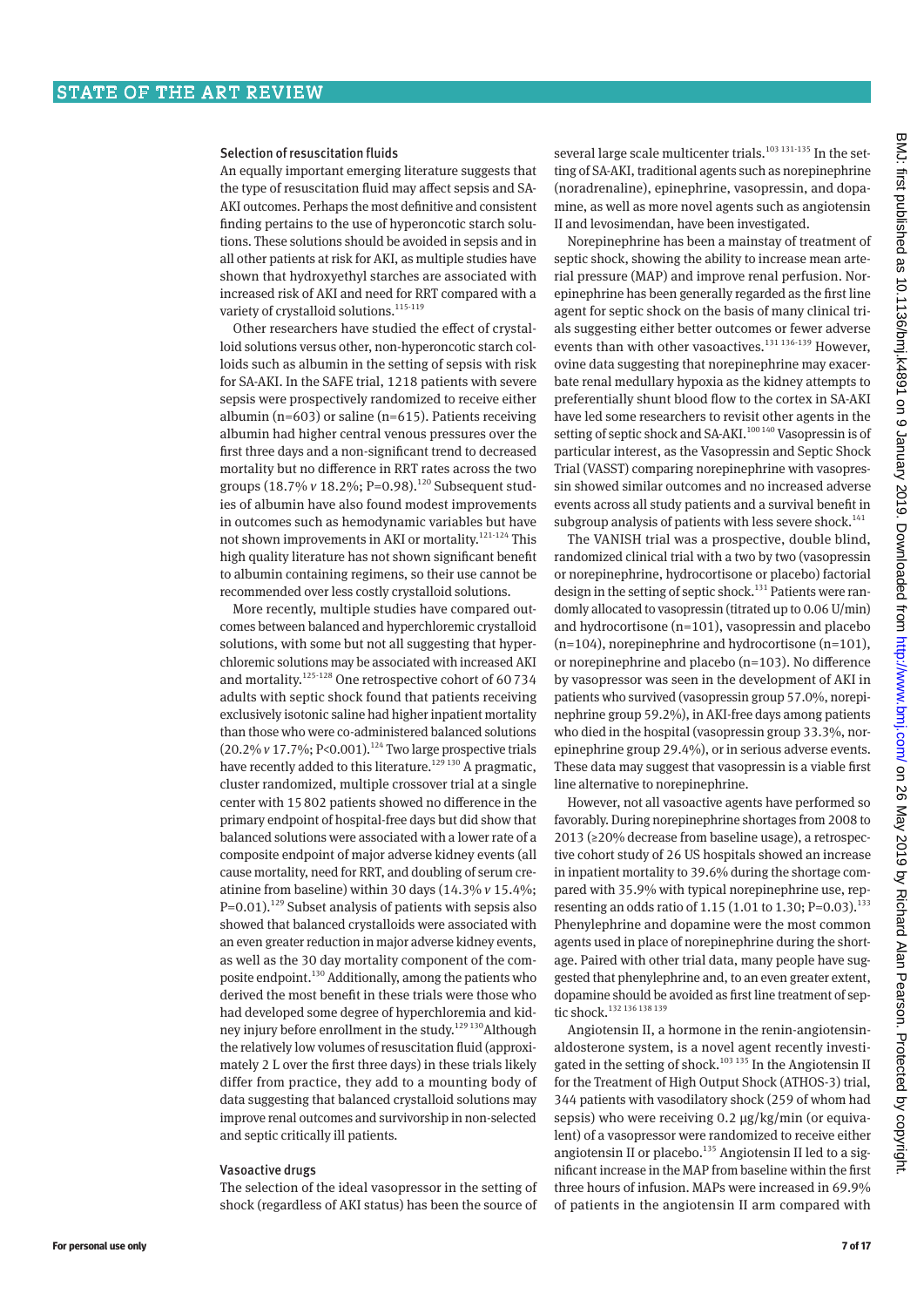23.4% of the placebo arm (odds ratio 7.95, 4.76 to 13.3; P<0.001). An improvement was also seen in the cardiovascular SOFA score, with scores decreasing a mean of –1.75 points for patients in the angiotensin II arm compared with –1.28 in the placebo arm (P=0.01). No difference was seen in inpatient mortality.<sup>135</sup> A small subgroup analysis of patients treated with RRT showed that those receiving angiotensin II needed less RRT, were more likely to survive through day 28 (53% *v* 30%; P=0.012), and were more likely to be alive and RRT free by day 7 (38% *v* 15%; P=0.037) compared with placebo. If these results are validated in larger cohorts, angiotensin II may represent a novel treatment for SA-AKI.<sup>103</sup>

Levosimendan is a calcium sensitizing drug with inotropic properties that has been used to treat decompensated heart failure, with small studies showing its ability to increase creatinine clearance and urine output compared with dobutamine.<sup>134 142</sup> Unfortunately, in a large scale, double blind, randomized trial investigating the addition of levosimendan (compared with placebo) in adults with sepsis (MAKE-28), no difference was seen in renal outcomes.<sup>134</sup> Thus, no data support its use in the treatment of SA-AKI.

Norepinephrine and vasopressin remain consensus first line agents for the treatment of septic shock, although treatment should be tailored to the individual patient. Although previous studies have shown that MAP targets higher than the 65 mm Hg recommended in sepsis guidelines decreased the rate of RRT in patients with hypertension, this did not translate to improved survival.<sup>143</sup> A higher MAP should be targeted only with active surveillance to evaluate for adverse effects from these potentially harmful agents.

#### Mechanical ventilation

Critically ill patients with sepsis and septic shock often need mechanical ventilation with positive pressure (PPV) to provide support with oxygenation, ventilation, and airway protection in the setting of organ failure. PPV has long been known to have potentially deleterious effects on kidney perfusion and function.<sup>144</sup> More recently, a high quality systematic review and meta-analysis of studies reporting a relation between the use of invasive mechanical ventilation and the subsequent onset of AKI or comparing high and low tidal or positive end-expiratory pressure with the development of AKI found that the pooled odds ratio for development of AKI in the setting of mechanical ventilation was 3.16 (2.32 to 4.28), with similar findings in a subset that allowed multivariate analysis (3.48, 1.85 to 6.92).<sup>145</sup>

Work from animal models and clinical trials suggest that the mechanism is likely multifactorial. PPV increases intrathoracic pressure, reducing venous return, cardiac output, and renal perfusion.<sup>146-149</sup> This proposed mechanical mechanism is supported by several landmark clinical trials of ARDS. In a randomized controlled trial (RCT) of low tidal volume ventilation in ARDS, renal failure was seen less often in patients in the lower tidal volume intervention arm.<sup>150</sup> A more recent RCT of lung recruitment and titrated positive end-expiratory pressure (PEEP) did not report renal outcomes but noted a higher

incidence of need to increase vasoactive drugs (34.8% *v* 28.3%; P=0.03) in the recruitment and titrated PEEP group who had significantly higher plateau pressures.<sup>151</sup> However, these findings have not been consistent across all trials. An RCT of high versus low PEEP in 767 patients with ARDS did not show a difference in the rate of kidney injury, although the rates were low in both groups.<sup>152</sup> Furthermore, neither tidal volume nor PEEP had a modifying effect in a patient population with a low percentage of ARDS in the meta-analysis showing the threefold increased risk in AKI with mechanical ventilation. $145$ 

Mechanical ventilation probably also induces both neurohormonal and inflammatory changes that potentially increase the risk for AKI. Both mechanical ventilation and the ventilator strategy of permissive hypercapnia are known to induce sympathetic tone and the renin-angiotensin system, decreasing renal blood flow, redistributing renal flow to the medulla, and decreasing GFR.<sup>146-148</sup> Additionally, mechanical ventilation at any volume or pressure has consistently been shown to create a cascade of inflammation including multiple interleukins, tumor necrosis factor  $\alpha$ , and Fas ligand that may contribute to AKI.<sup>148</sup>

In aggregate, these mechanical, neurohormonal, and inflammatory effects of mechanical ventilation predispose to AKI. However, mechanical ventilation is unavoidable in many patients, and the ventilation strategy is largely dictated by the effect on oxygenation and overall survival. Whether a given strategy would potentially protect the kidney independent of and without sacrificing the support of the respiratory system is not clear. High tidal volumes and high intrathoracic pressures seen with recruitment maneuvers are likely best avoided. Permissive hypercapnia offers a potential benefit as a ventilator strategy, but it is not without its pitfalls, and clinicians must use this technique with caution in patients with right heart failure and increased intracranial pressures among others.<sup>147</sup> Finally, alternatives to invasive mechanical ventilation such as high flow oxygen systems, helmet non-invasive ventilation, and face mask non-invasive ventilation may confer a different risk, but insufficient data are available to recommend that one or the other modality should be used on the basis of consideration of the risk for AKI.<sup>145 153 154</sup>

#### Drug treatment strategies for SA-AKI

The prophylactic use of diuretics, specifically furosemide, to prevent AKI has been shown to be unsuccessful and potentially harmful in critically ill patients.<sup>155 156</sup> Similarly, diuretics have not been shown to ameliorate or attenuate AKI once it is established.<sup>157</sup> Thus, the routine use of diuretics for the prevention or treatment of SA-AKI cannot be recommended. However, their utility in regulating and maintaining fluid balance fosters their continued use in the setting of critical illness despite their inability to improve renal outcomes.

In preclinical and small clinical studies, systemic administration of alkaline phosphatase has shown protection in SA-AKI.<sup>158-160</sup> Alkaline phosphatase has been thought to be effective through the direct dephosphorylation of endotoxin leading to attenuated inflammation and organ dysfunction and improved survival rates.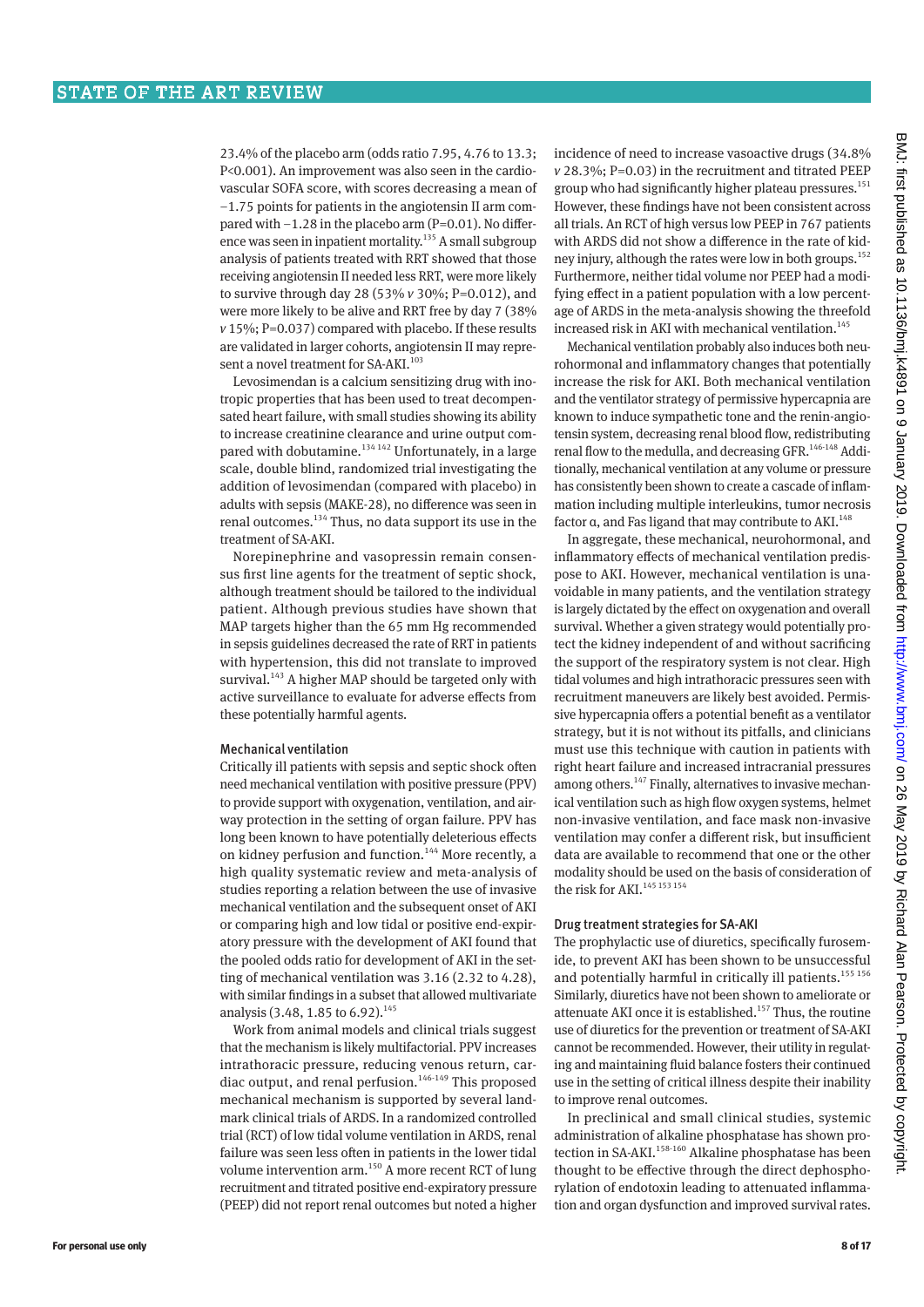| Table 5   Therapies in Sepsis associated acute Kidney Injury (3A-ANI); previous enorts and novel ongoing investigations |                                                                                                                                                                                                         |                                                                                                                                                                                                                                                                                                                                                                                                                                                                                                                                        |  |  |
|-------------------------------------------------------------------------------------------------------------------------|---------------------------------------------------------------------------------------------------------------------------------------------------------------------------------------------------------|----------------------------------------------------------------------------------------------------------------------------------------------------------------------------------------------------------------------------------------------------------------------------------------------------------------------------------------------------------------------------------------------------------------------------------------------------------------------------------------------------------------------------------------|--|--|
| Agent                                                                                                                   | <b>Mechanism of action</b>                                                                                                                                                                              | <b>Comments</b>                                                                                                                                                                                                                                                                                                                                                                                                                                                                                                                        |  |  |
|                                                                                                                         | Traditional agents that have not shown benefit in SA-AKI                                                                                                                                                |                                                                                                                                                                                                                                                                                                                                                                                                                                                                                                                                        |  |  |
| Statins (hydroxymethyl<br>glutaryl coenzyme A<br>reductase inhibitors)                                                  | Anti-inflammatory properties, cardiovascular risk reduction,<br>pleotrophic effects                                                                                                                     | Did not reduce AKI risk in patient with pneumonia associated sepsis <sup>166</sup> ; meta-analysis of seven RCTs<br>showed no effect on mortality across statin agents and several dosing ranges <sup>167</sup>                                                                                                                                                                                                                                                                                                                        |  |  |
| N-acetyl-cysteine                                                                                                       | Potent scavenger of reactive oxygen species, improves<br>glutathione stores                                                                                                                             | Wealth of animal data support its ability to prevent AKI in sepsis models, <sup>168 169</sup> but no human data support<br>its use in SA-AKI or other AKI settings <sup>170171</sup>                                                                                                                                                                                                                                                                                                                                                   |  |  |
| Tight glucose control                                                                                                   | Theoretically decreases oxidative stress and endothelial<br>dysfunction                                                                                                                                 | Large scale prospective RCT of surgical ICU patients showed 41% reduction in AKI requiring RRT with<br>blood sugar between 80 and 110 mg/dL, <sup>172</sup> but this effect was not validated in several follow-up studies<br>including investigation specifically in patients with sepsis (although this was a $2 \times 2$ design that included<br>pentastarch). <sup>115</sup> Follow-up studies in ICU patients showed no renal effects and perhaps signal for<br>increased mortality with blood sugar 81-108 mg/d $L^{173}$       |  |  |
| Erythropoietin                                                                                                          | Hematologic growth factor with anti-inflammatory and anti-<br>apoptotic effects                                                                                                                         | Most investigation of erythropoietin and AKI has occurred in cardiac surgery patients, but two large<br>trials investigating its use in mixed ICU populations failed to show improvement in AKI outcomes. <sup>174175</sup><br>However, <20% of patients in both these studies had sepsis/septic shock.                                                                                                                                                                                                                                |  |  |
| Steroids (glucocorticoids<br>and mineralocorticoids)                                                                    | Classes of hormones that work to control carbohydrate and<br>protein metabolism (glucocorticoids) and control electrolyte<br>and fluid balance (mineralocorticoid) with anti-inflammatory<br>properties | Role of steroids remains controversial in setting of sepsis, but two recent studies showed limited effects<br>on SA-AKI. APROCCHSS trial, which looked at hydrocortisone and fludrocortisone, showed no difference<br>in need for RRT between patients who did and did not receive steroids $(27\% \nu 28.1\%)$ . <sup>176</sup> ADRENAL trial<br>showed no difference in use of RRT (30.6% in hydrocortisone group; 32.7% in placebo group; P=0.18),<br>and no difference in number of days spent alive and RRT free $(P=0.29)^{177}$ |  |  |
| Promising novel agents that need further investigation                                                                  |                                                                                                                                                                                                         |                                                                                                                                                                                                                                                                                                                                                                                                                                                                                                                                        |  |  |
| Alkaline phosphatase                                                                                                    | Will dephosphorylate endotoxins, perhaps leading to weakened<br>inflammatory response                                                                                                                   | In a prospective, randomized, double blind, placebo controlled trial $(n=36)$ , intravenous infusion of<br>alkaline phosphatase improved endogenous creatinine clearance and was associated with lower<br>biomarkers of renal tubular injury, with no reduction in RRT rates. <sup>178</sup> A recent multicenter international<br>trial was not successful in replicating these improved AKI rates but did show improved 28 day mortality in<br>setting of SA-AKI <sup>161</sup>                                                      |  |  |
| Thiamine                                                                                                                | Thiamine deficiency is associated with anaerobic metabolism<br>and increased lactates. Ensuring thiamine repletion may<br>improve mitochondrial function in setting of sepsis                           | In secondary analysis of a single center randomized, double blind, placebo controlled trial of 70 patients<br>with septic shock, those randomized to receive intravenous thiamine (200 mg twice a day for 7 days) had<br>less severe AKI and fewer patients receiving RRT <sup>179</sup>                                                                                                                                                                                                                                               |  |  |
| AVI-pouto kidnovinium (CII-intongive care unit, BCT-randomized controlled trial, BBT-renal replacement therapy          |                                                                                                                                                                                                         |                                                                                                                                                                                                                                                                                                                                                                                                                                                                                                                                        |  |  |

#### $T_{\text{total}}$  associated accepted accepted acute kidney induced  $\epsilon$ ALKI):

AKI=acute kidney injury; ICU=intensive care unit; RCT=randomized controlled trial; RRT=renal replacement therapy.

A recent international, randomized, double blind, placebo controlled, dose finding adaptive phase IIa/IIb study included 301 adults with SA-AKI.<sup>161</sup> In the dose finding portion of the trial, 120 patients were randomized to receive recombinant alkaline phosphatase in a dose of 0.4, 0.8, or 1.6 mg/kg of the drug or placebo, with 1.6 mg/kg being determined to be the optimal dose. Then 82 patients received 1.6 mg/kg of alkaline phosphatase compared with 86 receiving placebo. Although the study did not show a decrease in the primary endpoint of time corrected AUC of creatinine clearance for days 1 to 7, it did show decreased mortality in patients receiving alkaline phosphatase. More stage 3 AKI occurred in patients receiving alkaline phosphatase (11/111; 9.9%) than in those receiving placebo  $(5/116; 4.3\%)$ .<sup>161</sup> However, given the decreased 28 day mortality (17.4% in patients receiving 1.6 mg/kg compared with 29.5% of those in the placebo group), some possibility exists that although it is not a treatment for SA-AKI, recombinant alkaline phosphatase may play a role in the treatment of sepsis itself.

A large body of preclinical work has investigated several pathways to potentially intervene and prevent or treat SA-AKI, and although this work has focused on molecules such as the caspase and interleukin inhibitors, to date it has not translated into human investigations of SA-AKI.<sup>162-165</sup>Table 5 summarizes several clinical trials that have investigated novel and traditional agents in the setting of SA-AKI. Additionally, table 6 provides information about clinical trials found on www.clinicaltrials.gov that are actively recruiting patients with SA-AKI.

#### **Renal replacement therapy**

Much of the data around the use of RRT in the setting of SA-AKI are informed by larger trials that have investigated

dose, timing, and modality of RRT in the broader population of ICU patients needing RRT.<sup>185-189</sup> However, several investigations have focused on patients specifically with SA-AKI, and these are discussed below and summarized in table 7.

The sepsis and SA-AKI specific data around the timing of RRT point to potential harm with earlier initiation. In a recent multicenter, randomized controlled trial, patients with early stage septic shock who had RIFLE-failure AKI (table 1) were randomized to receive RRT within 12 hours of meeting entry criteria (early) or after a 48 hour delay (if possible and if needed—delayed arm).<sup>190</sup> In this French trial, which was stopped early for futility, 58% (138/239) of the early group and 54% (128/238) of the delayed group had died (P=0.38). Additionally, 93 (38%) patients in the delayed arm never needed RRT. In addition to this SA-AKI specific large scale study, evidence suggests that starting RRT early in patients with sepsis may not be beneficial.

In a prospective, randomized, multicenter French trial, 80 patients received either 96 hours of hemofiltration (25 mL/kg/h) or conservative management within 24 hours of any sepsis induced organ failure (including non-renal organs, with a baseline serum creatinine of 188 µmol/L). This early start, sometimes in the absence of SA-AKI, led to increased adverse outcomes including worsening organ failure.<sup>191</sup> Then, in a recent post hoc analysis of the AKIKI (Artificial Kidney Initiation in Kidney Injury) trial in 174 patients in each arm with septic shock, no difference in 60 day mortality was seen between the early and delayed arms. A significant increase was seen in renal recovery, as measured by urine output, in patients in the delayed arm.<sup>197</sup> These findings, suggesting benefits of delayed RRT, were not replicated by a recent trial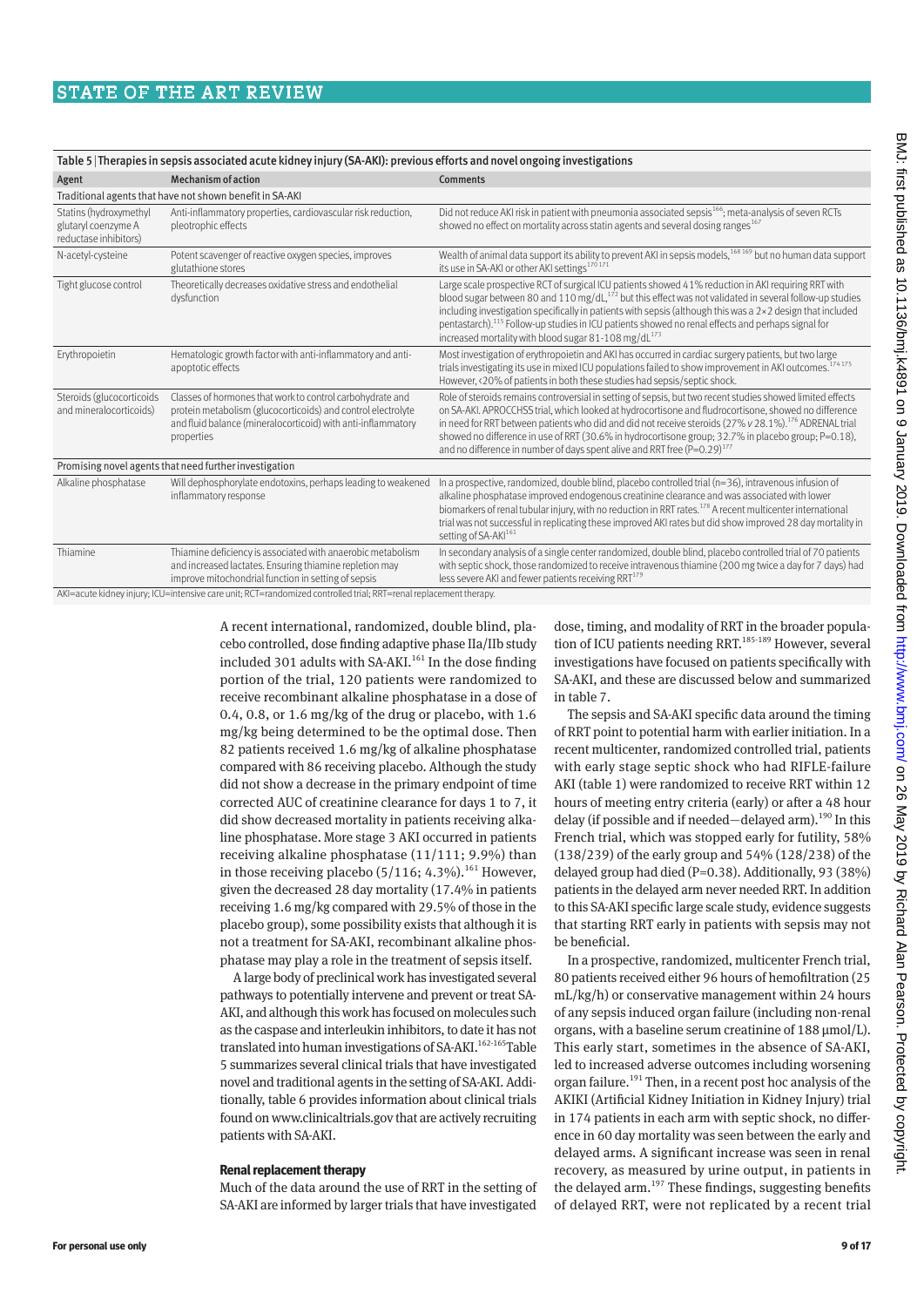| Table 6 Trials that are actively recruiting patients with sepsis associated acute kidney injury (SA-AKI) as of autumn 2018        |                                                                                                                                                                             |                                                                                        |                                                                                                                                                                                                                                                                                          |  |  |
|-----------------------------------------------------------------------------------------------------------------------------------|-----------------------------------------------------------------------------------------------------------------------------------------------------------------------------|----------------------------------------------------------------------------------------|------------------------------------------------------------------------------------------------------------------------------------------------------------------------------------------------------------------------------------------------------------------------------------------|--|--|
| Agent/intervention                                                                                                                | <b>Mechanism of action</b>                                                                                                                                                  | Study population                                                                       | Study design                                                                                                                                                                                                                                                                             |  |  |
| Reltecimod <sup>180</sup>                                                                                                         | Peptide that binds CD28 co-stimulatory receptor and<br>modulates immune response                                                                                            | Adult ICU patients (n=120) with<br>underlying abdominal infection<br>and stage 2/3 AKI | Phase II randomized, placebo controlled, multicenter study assessing<br>ability of reltecimod to achieve recovery from abdominal SA-AKI                                                                                                                                                  |  |  |
| Adsorptive filter <sup>181</sup>                                                                                                  | Use of PrismafleX eXeed (Hospal) using ST150SET<br>copolymer of acrylonitrile and sodium methylsulfonate<br>(AN 69) with polyethylenimine treated surface                   | Adult ICU patients (n=110) with<br>SA-AKI requiring dialysis                           | Prospective, multicenter, randomized trial assessing cytokine<br>concentrations and patient outcomes using absorptive filter                                                                                                                                                             |  |  |
| Balanced crystalloids versus<br>0.9% normal saline <sup>182</sup>                                                                 | Balanced solutions (Ringer's acetate) have been<br>shown to improve AKI and MAKE outcomes in ICU<br>patients                                                                | Adult ICU patients (n=236)<br>with sepsis                                              | Prospective, double blind, single center, parallel assignment trial of<br>normal saline or Ringer's acetate to determine incidence and severity of<br>AKI in patients with sepsis                                                                                                        |  |  |
| $L$ -carnitine <sup>183</sup>                                                                                                     | Has been shown to enhance glucose and lactate<br>oxidation and improve smooth muscle and cardiac<br>function in setting of critical illness                                 | Adult ICU patients (n=272) with<br>sepsis/septic shock                                 | Prospective, double blind, placebo controlled, multicenter trial<br>investigating effect of L-carnitine on short and long term outcomes in<br>patients with septic shock                                                                                                                 |  |  |
| Peripheral arterial tonometry/<br>renal plasma flow/blood<br>pressure measurement and<br>renal function assessment <sup>184</sup> | Measurement of residual kidney function in pediatric<br>patients and young adults with SA-AKI to determine<br>effect on host and long term development of kidney<br>disease | Pediatric and young adult (<24<br>years old) $(n=45)$ with severe<br>sepsis            | Prospective, cross sectional, control-cohort study. Patients with SA-AKI<br>will be monitored after discharge for formal measurement of glomerular<br>filtration rate, renal plasma flow, and peripheral arterial tonometry to<br>determine long term effect of SA-AKI on renal function |  |  |
| AKI=acute kidney injury; ICU=intensive care unit; MAKE=major adverse kidney event.                                                |                                                                                                                                                                             |                                                                                        |                                                                                                                                                                                                                                                                                          |  |  |

investigating timing of RRT in ICU patients (32% with severe sepsis).<sup>186</sup> One large scale, non-SA-AKI specific trial is recruiting participants to further investigate the optimal timing of RRT.<sup>198</sup>

Dose of RRT has been extensively studied in the setting of SA-AKI, with several studies showing no benefit to the increased dosing of RRT (table 7). $193 \cdot 196$  Much of the dosing guidelines stem from two large scale multicenter randomized controlled trials; however, these two trials were not exclusively done in the setting of SA-AKI. The Veterans Administration-NIH Acute Renal Failure Trial Network enrolled 1055 patients, 579 (54.9%) of whom had sepsis; the Randomized Evaluation of Normal versus Augmented Level (RENAL) Replacement Therapy Trial studied 1465 patients, 723 (49.3%) of whom had severe sepsis. Their combined results have shown that if continuous RRT is needed, the recommended delivered dose should be 20-25 mL/kg/h, with close attention being paid to all drug dosing.187 188 Clinicians should remember that the delivered dose is often lower than the prescribed dose, so in the setting of SA-AKI the dosing of continuous RRT should be at least at the 30-35 mL/kg/h range to ensure adequate delivery.<sup>187</sup> Finally, as these two large scale studies and smaller ones specific to SA-AKI have shown, higher doses (for example, 70 mL/kg/h) of continuous RRT do not improve patients' survival.<sup>187 188 19</sup>

Limited data suggest a benefit with any specific RRT modality. An RCT randomized 77 patients with AKI needing continuous RRT to receive either 35 mL/kg/h of continuous veno-venous hemofiltration or continuous veno-venous hemodialysis (63 (82%) of whom had sepsis).<sup>189</sup> The results showed no difference in renal recovery or 60 day mortality (56%  $v$  55%).<sup>189</sup> Finally, no data support the use of intermittent hemodialysis over continuous RRT (or vice versa) in the setting of SA-AKI. Although several studies have investigated this question, metaanalyses and large RCTs have shown no difference.<sup>199-201</sup> Thus, physicians should start an RRT modality that they are comfortable with and that can achieve the guideline recommended dose of a Kt/V of 3.9 per week in the setting of intermittent dialysis and a delivered dose of 20-25 mL/ kg/h in continuous RRT, as well as one that will achieve the desired clearance and ultrafiltration for each specific patient.<sup>7</sup>

The use of extracorporeal therapies to remove circulating endotoxin has been studied in the setting of septic shock. In several, predominantly Japanese, trials using polymixin B hemoperfusion, these techniques have shown a mortality benefit.<sup>202</sup> Similarly, the EUPHAS (Early Use of Polymxyin B Hemoperfusion in Abdominal Septic Shock) trial showed that patients randomized to receive two sessions of polymyxin B hemoperfusion  $(n=34)$  (compared with conventional therapy,  $n=30$ ) had improved MAPs, lower critical illness scores, and lower 28 day mortality (32% *v* 53%; P=0.01). Importantly, not all of these patients had AKI or the need for RRT (n=19), as enrollment was based solely on the presence of septic shock.<sup>203</sup> In a follow-up study (Evaluating the Use of Polymyxin B Hemoperfusion in a Randomized controlled trial of Adults Treated for Endotoxemia and Septic shock; EUPHRATES), 450 eligible patient with documented endotoxemia and shock were enrolled and randomized to potentially receive two hemoperfusion treatments 24 hours apart (or placebo).<sup>204</sup> However, polymyxin B hemoperfusion was not associated with a significant difference in mortality at 28 days, with 37.7% mortality in the treatment group and 35.5% mortality in the sham cohort (P=0.49). In fact, 10.8% of the treatment group had a worsening of their sepsis compared with 9.1% of the sham group.<sup>204</sup> Not enough evidence exists to recommend the use of hemoperfusion in the setting of septic shock or SA-AKI.<sup>24</sup>

#### Renal recovery and other long term outcomes

Recently, several reviews on renal recovery following AKI have been written, but no formally accepted definition of renal recovery exists.205 206 For the past decade, several paradigms of AKI recovery have been hypothesized.<sup>24 207</sup> 208 Proposed definitions range from total recovery (return of serum creatinine to baseline) to persistent AKI requiring RRT which becomes end stage renal disease (ESRD). Importantly, serum creatinine is not ideally suited to accurate measurement of renal reserve and may not be the best biomarker to quantify recovery, especially given the effect of muscle wasting on serum creatinine in critical illness. Most recently, ADQI proposed the concept of acute kidney disease, which separated out the first seven days of AKI (as per the KDIGO guidelines), calling this first week AKI but differentiating days 8-90 as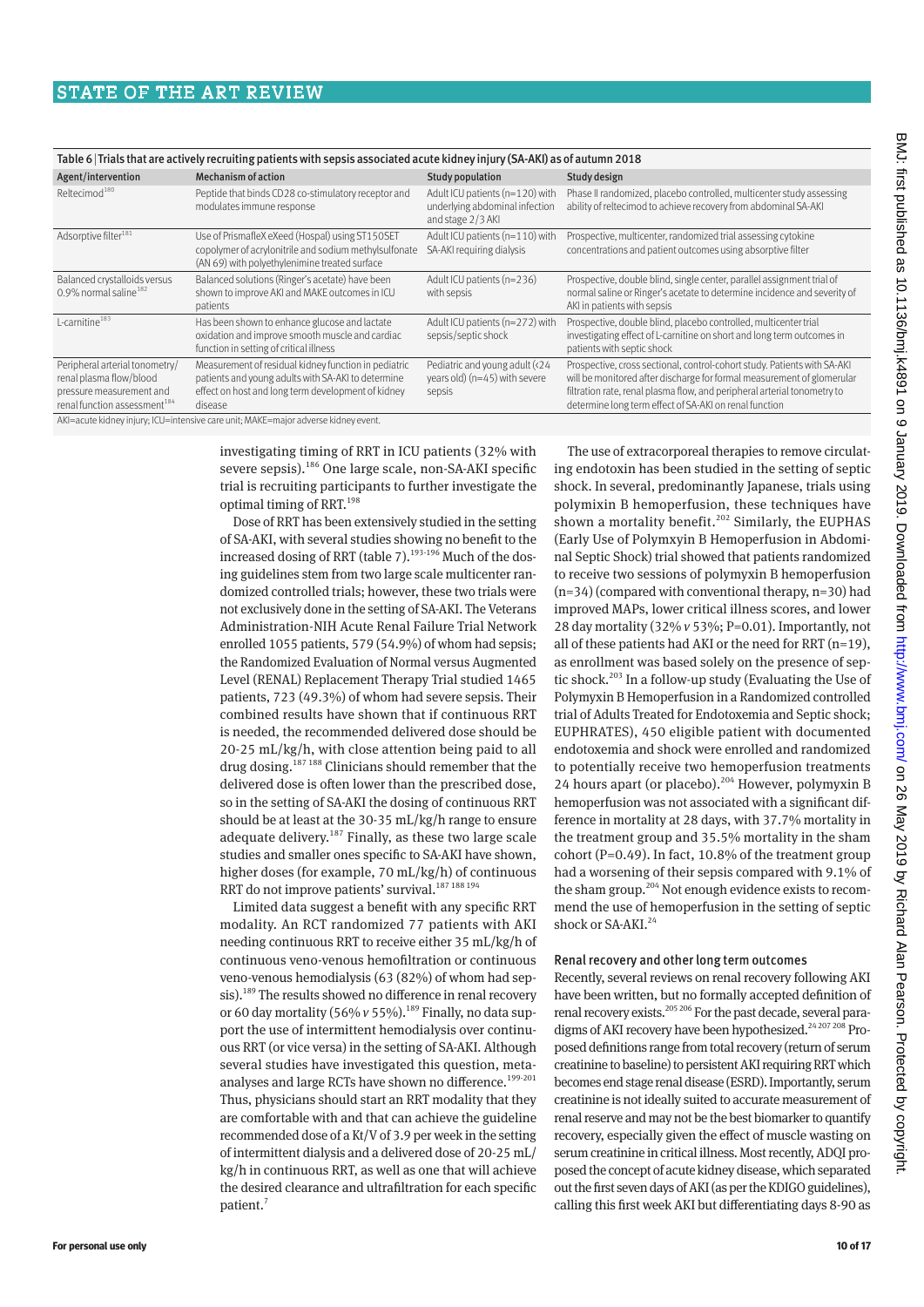# STATE OF THE ART REVIEW

| iable 7   Jammary of thats of thing and dose of renatreplacement therapy (KKT) in sepsis associated acute Kluney mjury (SA-AKT)                      |                        |                                                                                                                                                                                                                            |                                                                                                             |                                                                                                                                                                                                                                                                                                                      |  |
|------------------------------------------------------------------------------------------------------------------------------------------------------|------------------------|----------------------------------------------------------------------------------------------------------------------------------------------------------------------------------------------------------------------------|-------------------------------------------------------------------------------------------------------------|----------------------------------------------------------------------------------------------------------------------------------------------------------------------------------------------------------------------------------------------------------------------------------------------------------------------|--|
|                                                                                                                                                      | <b>Indication for</b>  |                                                                                                                                                                                                                            |                                                                                                             |                                                                                                                                                                                                                                                                                                                      |  |
| Study<br>Barbar et al <sup>190</sup>                                                                                                                 | study<br>Timing of RRT | Comparison<br>Early stage septic shock patients with RIFLE-<br>failure randomized to starting RRT immediately<br>versus delayed start after 48 h if needed                                                                 | No of patients with sepsis<br>All 488 patients had septic shock                                             | <b>Outcome and comments</b><br>This study, which was stopped early owing to futility, found no<br>difference in 90 day mortality between patients in early arm<br>(58%) and delayed strategy arm (54%). Additionally, 38% in<br>delayed arm did not go on to receive RRT                                             |  |
| Payen et al <sup>191</sup>                                                                                                                           | Timing of RRT          | CVVH at 25 mL/kg/h versus usual care started<br>within 24 h of first organ failure (including non-<br>renal organs)                                                                                                        | All 76 patients had sepsis; 37 randomized to<br>CVVH and 39 to usual care arm                               | No improvement in outcomes with early continuous RRT. No<br>difference in 28 day mortality (54% in CVVH group: 44% in usual<br>care group; P=0.10)                                                                                                                                                                   |  |
| Guadry et al <sup>192</sup>                                                                                                                          | Timing of RRT          | Patients with acute tubular necrosis and stage<br>3 AKI randomized to immediate start of RRT<br>versus delayed strategy requiring metabolic or<br>respiratory derangement to start RRT                                     | 250/311 randomized to early start and<br>244/308 to delayed arm                                             | No difference in 60 day survival (P=0.79). Patients randomized to<br>delayed strategy were more likely to have increased urine output<br>(1 L/day off diuretics or 2 L/day with diuretics). More patients<br>in early initiation arm had infections (10% $v$ 5%; P=0.03) and<br>hypophosphatemia (22% v 15%; P=0.03) |  |
| Zhang et al $^{193}$                                                                                                                                 | Dose of RRT            | Patients were randomly assigned to receive 50<br>or 85 mL/kg/h of hemofiltration                                                                                                                                           | All 280 patients had sepsis, with 139 receiving<br>50 mL/kg/h and 141 receiving 85 mL/kg/h                  | No difference in 28 (57.4% v 58.3%) or 90 (59.6% v. 63.3%)<br>day survival in this cohort of patients with sepsis and a traditional<br>indication for RRT (P>0.05 for both)                                                                                                                                          |  |
| Joannes-<br>Boyau et al<br>$(IVOIRE)^{194}$                                                                                                          | Dose of RRT            | Patients with septic shock and at least a<br>doubling of creatinine or 12 hours of oliguria<br>randomized to receive 35 or 70 mL/kg/h                                                                                      | All 138 patients had septic shock, with 71<br>receiving 35 mL//kg/h and 66 receiving 70<br>$mL/\text{kg}/h$ | No difference in 90 day mortality (56.1% v 50.7%; P=0.53),<br>nor in ventilator, ICU, or hospital-free days at 90 days. Despite<br>supplementation, more hypophosphatemia occurred in high<br>dose group (P<0.01)                                                                                                    |  |
| Park et al <sup>195</sup>                                                                                                                            | Dose of RRT            | Patients with sepsis and at least a doubling of<br>creatinine or 12 hours of oliguria randomized<br>to receive 40 or 80 mL/kg/h                                                                                            | All 212 patient had sepsis, with 107 in 40 mL/<br>kg/h arm and 105 in 80 mL/kg/h arm                        | No difference in 28 day mortality (64.5% v 65.7%; P=0.50) or<br>90 day mortality (74.8% v 78.1%; P=0.60). No difference in<br>renal survival or cytokine concentrations between groups. No<br>difference in electrolyte disturbances (potassium, phosphate, or<br>magnesium) between groups                          |  |
| Chung et al<br>$(RESCUE)^{196}$                                                                                                                      | Dose of RRT            | Burn patients with septic shock and AKI (<20<br>mL/h of urine for 24 h or increase in serum<br>creatinine of 2.0 mg/dL in men or 1.5 mg/dL in<br>women) randomized to receive 70 mL/kg/h of<br>CVVH for 48 h or usual care | All 37 patients had sepsis, with 14 in control<br>arm and 23 in 70 mL/kg/h arm                              | No difference in 28 day mortality (36% v 22%; P=0.45) or renal<br>recovery among survivors. No difference in adverse events or<br>electrolyte disturbances between groups                                                                                                                                            |  |
| AKI-acute kidney injuny CVVH-continuous veno-venous hemofiltration: ICH-intensive care unit: RIELE-risk injuny failure loss end stage kidney disease |                        |                                                                                                                                                                                                                            |                                                                                                             |                                                                                                                                                                                                                                                                                                                      |  |

#### Table 7|Summary of trials of timing and dose of renal replacement therapy (RRT) in sepsis associated acute kidney injury (SA-AKI)

AKI=acute kidney injury; CVVH=continuous veno-venous hemofiltration; ICU=intensive care unit; RIFLE=risk, injury, failure, loss, end stage kidney disease.

acute kidney disease. This period serves as a framework for defining recovery and the potential progression to chronic kidney disease (CKD)/ESRD (fig 2). $^{24}$ 

Given the lack of consensus for definitions of recovery from all cause AKI, data specific for SA-AKI recov-



Fig 2| Potential outcomes in the setting of acute kidney injury (AKI) and acute kidney disease (AKD). The figure shows the potential progression through the various stages of sepsis associated AKI (SA-AKI). AKI may occur over the first 7 days, when it can lead to persistent injury and become SA-AKD. During AKI, patients may have complete or partial recoveries, but some may have persistent injury without recovery. Longitudinally, this lack of recovery may become chronic kidney disease (CKD) or its most severe form end stage renal disease (ESRD). UOP=urine output;  $SCr =$ serum creatinine. Adapted and modified from Chawla et al 2017<sup>24</sup> and Forni et al 2017

ery are lacking. In a prospective observational cohort of 1753 critically ill patients with AKI, SA-AKI (n=833) was associated with increased risk of inpatient mortality but was also associated with a trend toward lower serum creatinine (median 106 (interquartile range 73-158) *v* 121 (88-184)  $\mu$ mol/L; P=0.01) and dependence on RRT (9% *v* 14%; P=0.052) at hospital discharge (n=920).<sup>31</sup> These differences were at least in part due to patients with non-septic AKI having more CKD before admission. This potential association between SA-AKI and improved renal function at the time of discharge is in contrast to a recent study defining patterns of recovery in 16968 critically ill patients with stage 2 or 3 AKI.<sup>208</sup> Early reversal, defined as no longer meeting KDIGO stage 1 criteria within seven days, was subcategorized into sustained reversal, relapse with subsequent recovery, and relapse without recovery. Sepsis was associated with an increased risk of relapse compared with patients with early sustained reversal (odds ratio 1.34 (1.18 to 1.52); P<0.001).<sup>208</sup> A retrospective study also showed that diabetes makes recovery from SA-AKI less likely (41.1% in non-diabetic SA-AKI versus 60% in diabetic SA-AKI; P<0.001).<sup>209</sup> Given the size and observational nature of these datasets, further investigation of SA-AKI associated renal recovery is needed.

Evidence in settings other than sepsis shows that inpatients with AKI are more likely to be readmitted within 30-90 days.<sup>210-212</sup> Specific data on SA-AKI are lacking. However, Americans aged 50 years or older with a history of severe sepsis have been shown to be 2.5 times more likely to be readmitted to hospital for AKI within 90 days than comorbidity matched patients without sepsis.<sup>213</sup> In addition to readmission, some evidence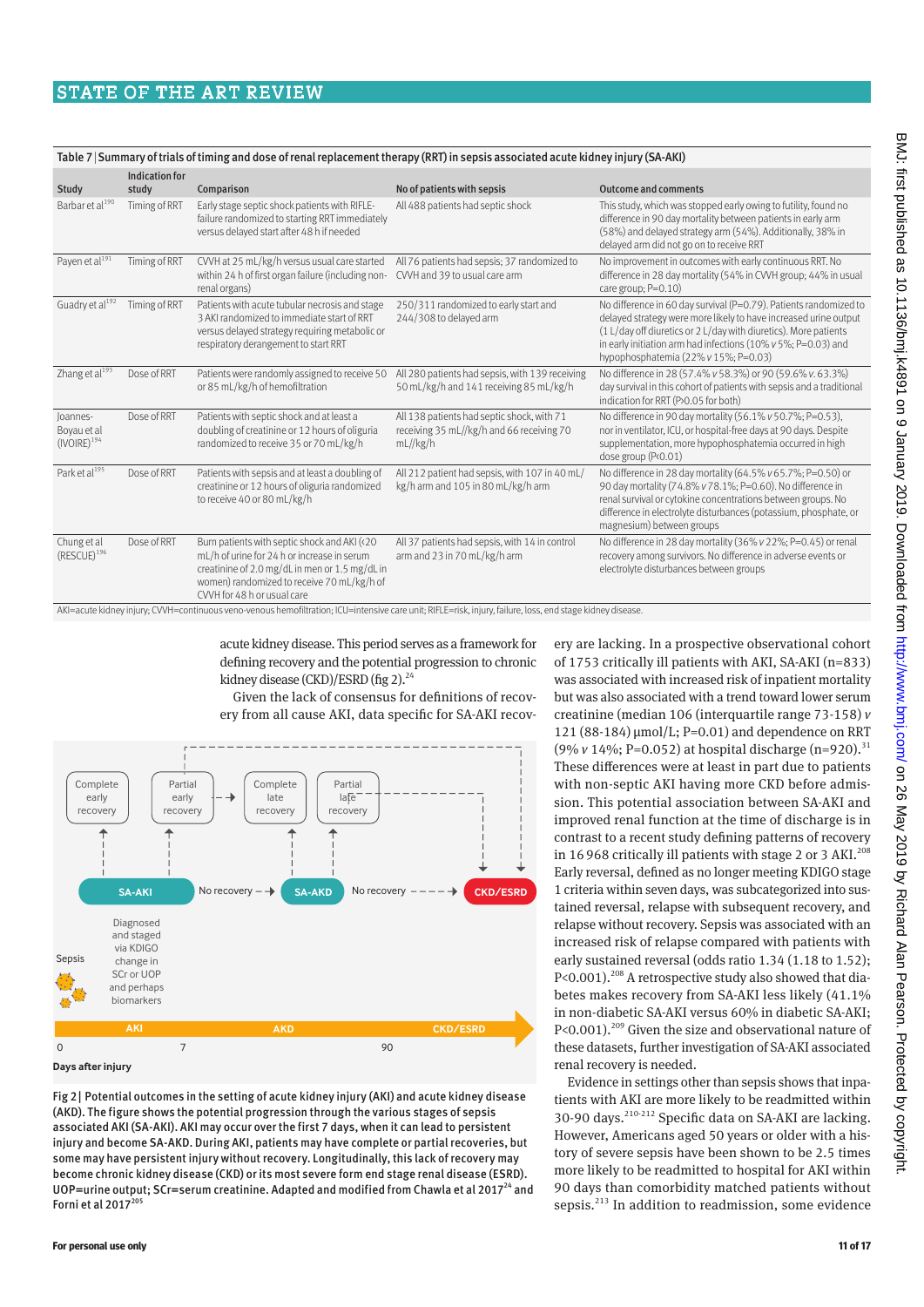#### Box 3|Summary of management strategies for sepsis associated acute kidney injury (SA-AKI)

## Screening and diagnosis

- Closely monitor both urine output and serum creatinine in patients with sepsis
- Given limitations of urine output and serum creatinine, consider adoption of emerging risk scoring systems or serum biomarkers

#### Supportive care

- Use best practice strategies for patients with sepsis
	- Early administration of appropriate antibiotics
- Achieve control or removal of source of infection
- Adequate resuscitation with intravenous fluids while avoiding over-resuscitation
- –Use norepinephrine, vasopressin, or both as initial vasoactive drug(s)

#### Avoid further kidney injury

- Avoid potentially nephrotoxic drugs when possible
- Avoid potentially nephrotoxic contrast loads when possible
- Do not use hydroxyethyl starches

#### Treatment of SA-AKI

- Early initiation of renal replacement therapy (RRT) has not been shown to be superior to conventional timing of initiation of RRT
- The delivered dose of continuous RRT (CRRT) should be 20-25 mL/kg/h, which often requires dosing CRRT at 30-35 mL/kg/h
- Higher dose RRT (70-85 mL/kg/h) has not been shown to be superior to lower dose RRT (35-50 mL/kg/h)

points to increased risk for the development of post-AKI CKD, although limited supporting prospective data are available.<sup>214-218</sup> The Assessment, Serial Evaluation, and Subsequent Sequelae of AKI (ASSESS-AKI) study is following several hundred critically ill patients with and without SA-AKI to determine its impact on long term renal function in those who survive their index hospital admission.<sup>219</sup> In the future, biochemical (such as those discussed in table 3) or functional biomarkers such as renal functional reserve (for example, monitoring the kidney's ability to hyper-filter in the setting of a protein load)<sup>220</sup> may play a role in determining which patients with SA-AKI recover function and which progress to persistent AKI and eventual CKD and ESRD disease.

#### QUESTIONS FOR FUTURE RESEARCH

- Is there an ideal intravenous fluid and vasoactive drug to prevent or ameliorate early sepsis associated acute kidney injury (SA-AKI)?
- What is the best way to identify acute kidney injury at its earliest?
- Does removing endotoxin or endogenous cytokines via continuous renal replacement therapy or adsorption in the setting of SA-AKI have clinical utility?
- Can pairing biomarkers of renal injury with early interventions (therapeutic or pharmacologic) prevent SA-AKI?
- How do outcomes of SA-AKI differ from those of other forms of acute kidney injury?
- Does the paradigm of acute kidney disease accurately reflect the clinical course of SA-AKI?

# GLOSSARY OF ABBREVIATIONS

ADQI—Acute Dialysis Quality Initiative AKI—acute kidney injury AKIN—Acute Kidney Injury Network ARDS—acute respiratory distress syndrome AUC—area under the curve CKD—chronic kidney disease ESRD—end stage renal disease GFR—glomerular filtration rate ICU—intensive care unit IGFBP7—insulin-like growth factor binding protein-7 KDIGO—Kidney Disease: Improving Global Outcomes KIM-1—kidney injury molecule-1 MAP—mean arterial pressure NGAL—neutrophil gelatinase associated lipocalin PEEP—positive end-expiratory pressure PICARD—Program to Improve Care in Acute Renal Disease PPV—positive pressure ventilation RAI—renal angina index RBF—renal blood flow RCT—randomized controlled trial RIFLE—risk, injury, failure, loss, end stage kidney disease RRT—renal replacement therapy SA-AKI—sepsis associated acute kidney injury SIRS—systemic inflammatory response syndrome TIMP2—tissue inhibitor of metalloproteinase-2

## **Guidelines**

Both the KDIGO and National Institute for Health and Care Excellence (NICE) guidelines for AKI are high quality reviews, but neither focuses specifically on AKI in critically ill or septic patients.<sup>7221</sup> One high quality multi-society guideline covers AKI in critically ill patients generally and offers guidance for several subsets of ICU patients, but does not cover SA-AKI specifically.<sup>222</sup>

#### **Conclusion**

Despite progress in our understanding of the factors that drive the pathobiology of SA-AKI, it remains a common and highly morbid complication of a common critical illness. Epidemiologic data suggest that population change and the continued march of intensive medical interventions are likely to increase its burden. Vigilance for risk factors for SA-AKI

#### HOW PATIENTS WERE INVOLVED IN THE CREATION OF THIS ARTICLE

A 62 year old man with a previous history of postoperative sepsis associated acute kidney injury (SA-AKI) who had a hospital limited course of renal replacement therapy four years ago with the subsequent development of post-AKI chronic kidney disease accepted an invitation to review the manuscript as a patient reviewer for *The BMJ*. He reviewed the paper in its entirety, providing suggestions on which sections were most and least relevant to his personal history. As a result of this input, we emphasized the effect of SA-AKI on the potential development of chronic kidney disease as well as the limited treatment options in the setting of AKI. The patient asked us to emphasize the importance of continuing to work to discover and validate treatment options in the setting of acute kidney injury (and chronic kidney disease) and to remind people of the importance of nephrology care in the setting of kidney disease.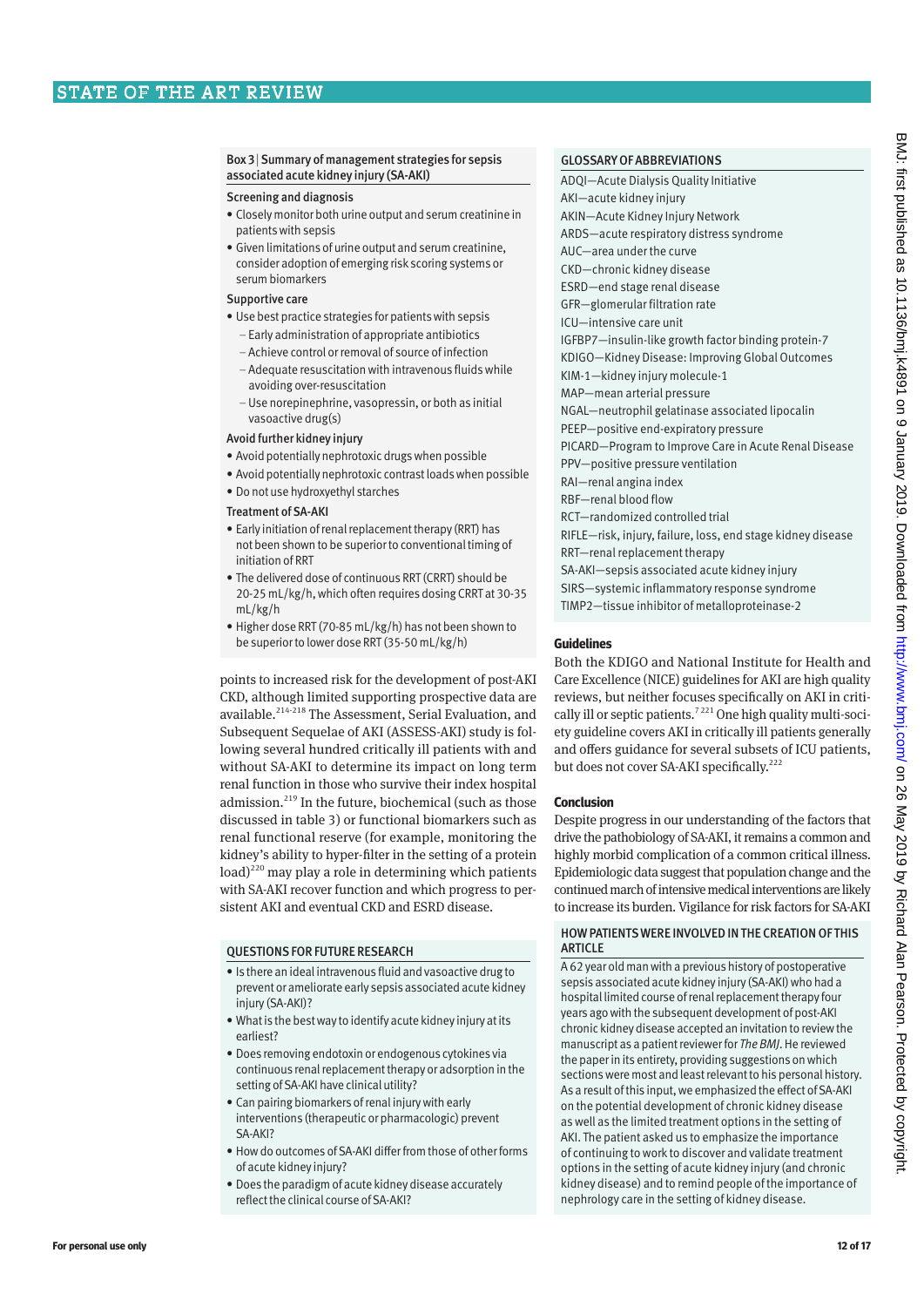BMJ: first published as 10.1136/bmj.k4891 on 9 January 2019. Downloaded from http://www.bmj.com/ on 26 May 2019 by Richard Alan Pearson. Protected by copyright BMJ: first published as 10.1136/bmj.k4891 on 9 January 2019. Downloaded from <http://www.bmj.com/> on 26 May 2019 by Richard Alan Pearson. Protected by copyright.

risks is essential so that preventive strategies may be implemented. We must consider how the choices we make with the fundamental elements of our critical care practice (fluid, vasoactive, and ventilator management) affect the kidneys. Patients at risk for SA-AKI should be screened aggressively to allow early identification and implementation of a care plan (box 3), and further study is needed to allow us to understand the factors involved in and the likelihood of renal recovery and future risk after an episode of SA-AKI.

However, even perfect implementation of current best practice is unlikely to significantly ameliorate the burden of SA-AKI. Novel translational animal models, the wealth of data available in modern electronic health records, and a myriad novel clinical biomarkers present a tremendous opportunity to refine our understanding of SA-AKI, and may allow us to set a new course for prevention, treatment, and renal recovery.

Contributors: Both authors did the literature search and wrote, revised, and edited the manuscript.

Competing interests: We have read and understood BMJ policy on declaration of interests and declare the following interests: JLK has received consulting fees from Astute Medical, Sphingotec, and Pfizer and research fees from Astute Medical, Bioporto, NxStage Medical, and Satellite Healthcare for work in biomarkers of AKI, not specific to SA-AKI.

Provenance and peer review: Commissioned; externally peer reviewed.

- Singer M, Deutschman CS, Seymour CW, et al. The Third International Consensus Definitions for Sepsis and Septic Shock (Sepsis-3). *JAMA* 2016;315:801-10. 10.1001/jama.2016.0287 pmid:26903338.
- 2 Shankar-Hari M, Phillips GS, Levy ML, et al. Sepsis Definitions Task Force. Developing a New Definition and Assessing New Clinical Criteria for Septic Shock: For the Third International Consensus Definitions for Sepsis and Septic Shock (Sepsis-3). *JAMA* 2016;315:775-87. 10.1001/jama.2016.0289 pmid:26903336.
- 3 Bone RC, Balk RA, Cerra FB, et al. The ACCP/SCCM Consensus Conference Committee. American College of Chest Physicians/Society of Critical Care Medicine. Definitions for sepsis and organ failure and guidelines for the use of innovative therapies in sepsis. *Chest* 1992;101:1644-55. 10.1378/chest.101.6.1644 pmid:1303622.
- 4 Levy MM, Fink MP, Marshall JC, et al. SCCM/ESICM/ACCP/ATS/SIS. 2001 SCCM/ESICM/ACCP/ATS/SIS International Sepsis Definitions Conference. *Crit Care Med* 2003;31:1250-6. 10.1097/01. CCM.0000050454.01978.3B pmid:12682500.
- 5 Mehta RL, Kellum JA, Shah SV, et al. Acute Kidney Injury Network. Acute Kidney Injury Network: report of an initiative to improve outcomes in acute kidney injury. *Crit Care* 2007;11:R31. 10.1186/ cc5713 pmid:17331245.
- 6 Bellomo R, Ronco C, Kellum JA, Mehta RL, Palevsky P. Acute Dialysis Quality Initiative workgroup. Acute renal failure - definition, outcome measures, animal models, fluid therapy and information technology needs: the Second International Consensus Conference of the Acute Dialysis Quality Initiative (ADQI) Group. *Crit Care* 2004;8:R204-12. 10.1186/cc2872 pmid:15312219.
- 7 KDIGO. Kidney Disease: Improving Global Outcomes (KDIGO) Acute Kidney Injury Work Group. KDIGO Clinical Practice Guideline for Acute Kidney Injury. *Kidney Int Suppl* 2012;2:1-138.
- 8 Gotts JE, Matthay MA. Sepsis: pathophysiology and clinical management. *BMJ* 2016;353:i1585. 10.1136/bmj. i1585 pmid:27217054.
- 9 Sprung CL, Sakr Y, Vincent JL, et al. An evaluation of systemic inflammatory response syndrome signs in the Sepsis Occurrence In Acutely Ill Patients (SOAP) study. *Intensive Care Med* 2006;32:421-7. 10.1007/s00134-005-0039-8 pmid:16479382.
- 10 Alberti C, Brun-Buisson C, Goodman SV, et al. European Sepsis Group. Influence of systemic inflammatory response syndrome and sepsis on outcome of critically ill infected patients. *Am J Respir Crit Care Med* 2003;168:77-84. 10.1164/rccm.200208-785OC pmid:12702548.
- 11 Vincent JL, Opal SM, Marshall JC, Tracey KJ. Sepsis definitions: time for change. *Lancet* 2013;381:774-5. 10.1016/S0140-6736(12)61815 nmid:23472921
- 12 Vincent JL, de Mendonça A, Cantraine F, et al. Use of the SOFA score to assess the incidence of organ dysfunction/failure in intensive care units: results of a multicenter, prospective study. Working group on "sepsisrelated problems" of the European Society of Intensive Care Medicine. *Crit Care Med* 1998;26:1793-800. 10.1097/00003246-199811000- 00016 pmid:9824069.
- 13 Ferreira FL, Bota DP, Bross A, Mélot C, Vincent JL. Serial evaluation of the SOFA score to predict outcome in critically ill patients. *JAMA* 2001;286:1754-8. 10.1001/jama.286.14.1754 pmid:11594901.
- 14 Churpek MM, Snyder A, Han X, et al. Quick Sepsis-related Organ Failure Assessment, Systemic Inflammatory Response Syndrome, and Early Warning Scores for Detecting Clinical Deterioration in Infected Patients outside the Intensive Care Unit. *Am J Respir Crit Care Med* 2017;195:906- 11. 10.1164/rccm.201604-0854OC pmid:27649072.
- 15 Mao Q, Jay M, Hoffman JL, et al. Multicentre validation of a sepsis prediction algorithm using only vital sign data in the emergency department, general ward and ICU. *BMJ Open* 2018;8:e017833. 10.1136/ bmjopen-2017-017833 pmid:29374661.
- 16 Brivet FG, Kleinknecht DJ, Loirat P, Landais PJ. French Study Group on Acute Renal Failure. Acute renal failure in intensive care units--causes, outcome, and prognostic factors of hospital mortality; a prospective, multicenter study. *Crit Care Med* 1996;24:192-8. 10.1097/00003246-199602000- 00003 pmid:8605788.
- 17 Chertow GM, Levy EM, Hammermeister KE, Grover F, Daley J. Independent association between acute renal failure and mortality following cardiac surgery. *Am J Med* 1998;104:343-8. 10.1016/S0002-9343(98)00058- 8 pmid:9576407.
- 18 de Mendonça A, Vincent JL, Suter PM, et al. Acute renal failure in the ICU: risk factors and outcome evaluated by the SOFA score. *Intensive Care Med* 2000;26:915-21. 10.1007/s001340051281 pmid:10990106.
- 19 Joannidis M, Metnitz B, Bauer P, et al. Acute kidney injury in critically ill patients classified by AKIN versus RIFLE using the SAPS 3 database. *Intensive Care Med* 2009;35:1692-702. 10.1007/s00134-009-1530- 4 pmid:19547955.
- 20 Thakar CV, Christianson A, Freyberg R, Almenoff P, Render ML. Incidence and outcomes of acute kidney injury in intensive care units: a Veterans Administration study. *Crit Care Med* 2009;37:2552-8. 10.1097/ CCM.0b013e3181a5906f pmid:19602973.
- 21 Kellum JA, Lameire N. KDIGO AKI Guideline Work Group. Diagnosis, evaluation, and management of acute kidney injury: a KDIGO summary (Part 1). *Crit Care* 2013;17:204. 10.1186/cc11454 pmid:23394211.
- 22 Hoste EA, Bagshaw SM, Bellomo R, et al. Epidemiology of acute kidney injury in critically ill patients: the multinational AKI-EPI study. *Intensive Care Med* 2015;41:1411-23. 10.1007/s00134-015-3934- 7 pmid:26162677.
- 23 Endre ZH, Kellum JA, Di Somma S, et al. Differential diagnosis of AKI in clinical practice by functional and damage biomarkers: workgroup statements from the tenth Acute Dialysis Quality Initiative Consensus Conference. *Contrib Nephrol* 2013;182:30-44. 10.1159/000349964 pmid:23689654.
- 24 Chawla LS, Bellomo R, Bihorac A, et al. Acute Disease Quality Initiative Workgroup 16.Acute kidney disease and renal recovery: consensus report of the Acute Disease Quality Initiative (ADQI) 16 Workgroup. *Nat Rev Nephrol* 2017;13:241-57. 10.1038/nrneph.2017.2 pmid:28239173.
- Uchino S, Kellum JA, Bellomo R, et al. Beginning and Ending Supportive Therapy for the Kidney (BEST Kidney) Investigators. Acute renal failure in critically ill patients: a multinational, multicenter study. *JAMA* 2005;294:813-8. 10.1001/jama.294.7.813 pmid:16106006.
- 26 Yegenaga I, Hoste E, Van Biesen W, et al. Clinical characteristics of patients developing ARF due to sepsis/systemic inflammatory response syndrome: results of a prospective study. *Am J Kidney Dis* 2004;43:817-24. 10.1053/j.ajkd.2003.12.045 pmid:15112172.
- 27 Bagshaw SM, Lapinsky S, Dial S, et al. Cooperative Antimicrobial Therapy of Septic Shock (CATSS) Database Research Group. Acute kidney injury in septic shock: clinical outcomes and impact of duration of hypotension prior to initiation of antimicrobial therapy. *Intensive Care Med* 2009;35:871-81. 10.1007/s00134-008-1367-2 pmid:19066848.
- 28 Perner A, Cecconi M, Cronhjort M, et al. Expert statement for the management of hypovolemia in sepsis. *Intensive Care Med* 2018;44:791- 8. 10.1007/s00134-018-5177-x pmid:29696295.
- 29 Mehta RL, Bouchard J, Soroko SB, et al. Program to Improve Care in Acute Renal Disease (PICARD) Study Group. Sepsis as a cause and consequence of acute kidney injury: Program to Improve Care in Acute Renal Disease. *Intensive Care Med* 2011;37:241-8. 10.1007/s00134-010-2089- 9 pmid:21152901.
- 30 Morrell ED, Kellum JA, Pastor-Soler NM, Hallows KR. Septic acute kidney injury: molecular mechanisms and the importance of stratification and targeting therapy. *Crit Care* 2014;18:501. 10.1186/s13054-014-0501- 5 pmid:25575158.
- 31 Bagshaw SM, Uchino S, Bellomo R, et al. Beginning and Ending Supportive Therapy for the Kidney (BEST Kidney) Investigators. Septic acute kidney injury in critically ill patients: clinical characteristics and outcomes. *Clin J Am Soc Nephrol* 2007;2:431-9. 10.2215/CJN.03681106 pmid:17699448.
- 32 Bouchard J, Acharya A, Cerda J, et al. A Prospective International Multicenter Study of AKI in the Intensive Care Unit. *Clin J Am Soc Nephrol* 2015;10:1324-31. 10.2215/CJN.04360514 pmid:26195505.
- 33 Martin GS, Mannino DM, Eaton S, Moss M. The epidemiology of sepsis in the United States from 1979 through 2000. *N Engl J Med* 2003;348:1546-54. 10.1056/NEJMoa022139 pmid:12700374.
- 34 McPherson D, Griffiths C, Williams M, et al. Sepsis-associated mortality in England: an analysis of multiple cause of death data from 2001 to 2010. *BMJ Open* 2013;3:e002586. 10.1136/ bmjopen-2013-002586 pmid:23913771.
- 35 Kaukonen KM, Bailey M, Suzuki S, Pilcher D, Bellomo R. Mortality related to severe sepsis and septic shock among critically ill patients in Australia and New Zealand, 2000-2012. *JAMA* 2014;311:1308-16. 10.1001/ jama.2014.2637 pmid:24638143.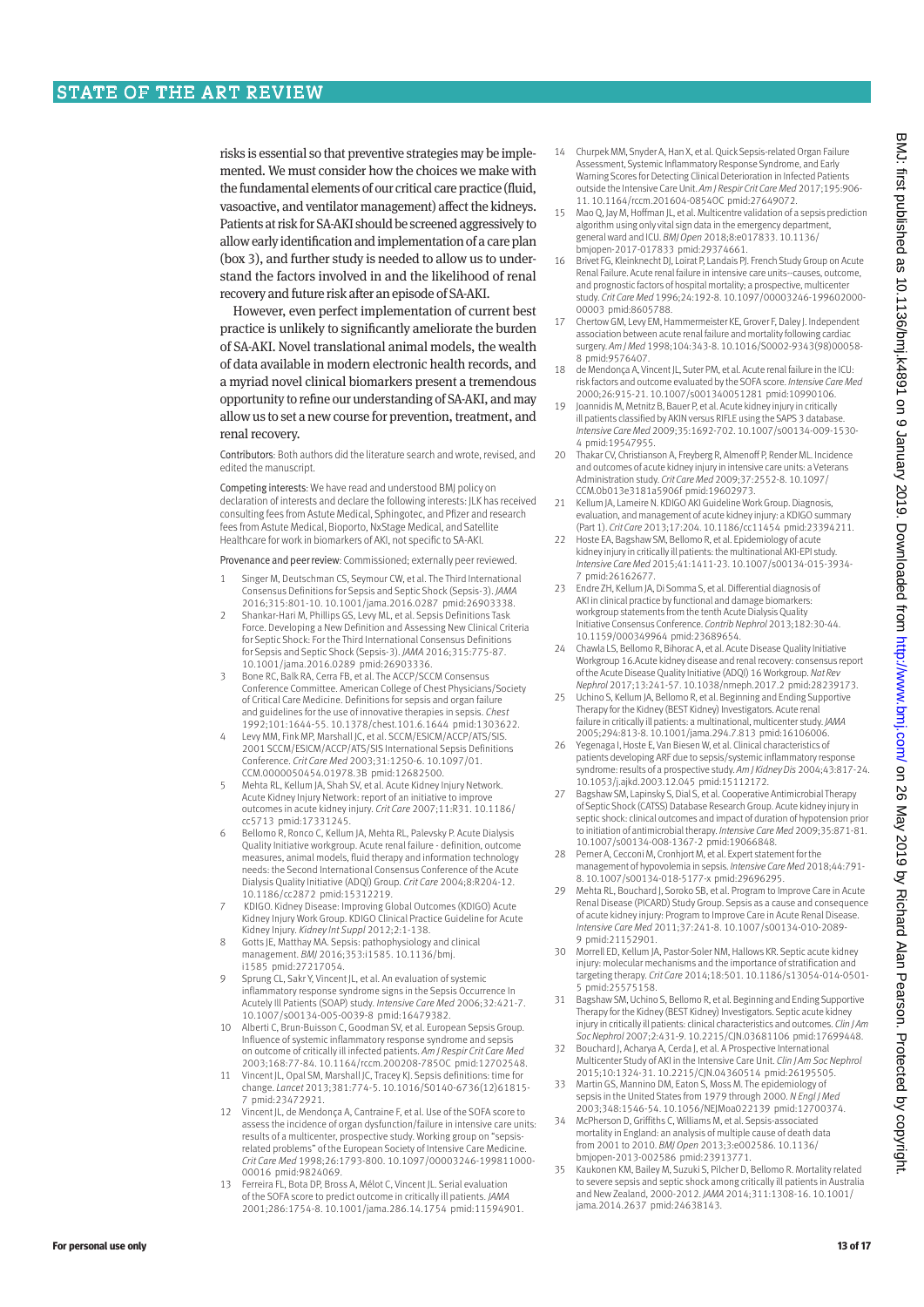BMJ: first published as 10.1136/bmj.k4891 on 9 January 2019. Downloaded from <http://www.bmj.com/> on 26 May 2019 by Richard Alan Pearson. Protected by copyright.

i 26 May 2019 by Richard Alan Pearson. Protected by copyright

BMJ: first published as 10.1136/bmj.k4891 on 9 January 2019. Downloaded from http://www.bmj.com/ on

# STATE OF THE ART REVIEW

- 36 Kadri SS, Rhee C, Strich JR, et al. Estimating Ten-Year Trends in Septic Shock Incidence and Mortality in United States Academic Medical Centers Using Clinical Data. *Chest* 2017;151:278-85. 10.1016/j. chest.2016.07.010 pmid:27452768.
- 37 Chertow GM, Soroko SH, Paganini EP, et al. Mortality after acute renal failure: models for prognostic stratification and risk adjustment. *Kidney Int* 2006;70:1120-6. 10.1038/sj.ki.5001579 pmid:16850028.
- 38 Thakar CV, Liangos O, Yared JP, et al. ARF after open-heart surgery: Influence of gender and race. *Am J Kidney Dis* 2003;41:742-51. 10.1016/S0272- 6386(03)00021-0 pmid:12666060.
- 39 Pannu N, James M, Hemmelgarn BR, Dong J, Tonelli M, Klarenbach S. Alberta Kidney Disease Network. Modification of outcomes after acute kidney injury by the presence of CKD. *Am J Kidney Dis* 2011;58:206-13. 10.1053/j.ajkd.2011.01.028 pmid:21496979.
- 40 Bagshaw SM, Laupland KB, Doig CJ, et al. Prognosis for long-term survival and renal recovery in critically ill patients with severe acute renal failure: a population-based study. *Crit Care* 2005;9:R700-9. 10.1186/ cc3879 pmid:16280066.
- 41 Wiedermann CJ, Wiedermann W, Joannidis M. Hypoalbuminemia and acute kidney injury: a meta-analysis of observational clinical studies. *Intensive Care Med* 2010;36:1657-65. 10.1007/s00134-010- 1928-z pmid:20517593.
- 42 Lima RS, Marques CN, Silva Júnior GB, et al. Comparison between early and delayed acute kidney injury secondary to infectious disease in the intensive care unit. *Int Urol Nephrol* 2008;40:731-9. 10.1007/s11255-008-9352- 9 pmid:18368509.
- 43 Rewa O, Bagshaw SM. Acute kidney injury-epidemiology, outcomes and economics. *Nat Rev Nephrol* 2014;10:193-207. 10.1038/ nrneph.2013.282 pmid:24445744.
- 44 Hobson C, Ozrazgat-Baslanti T, Kuxhausen A, et al. Cost and Mortality Associated With Postoperative Acute Kidney Injury. *Ann Surg* 2015;261:1207-14. 10.1097/ SLA.0000000000000732 pmid:24887982.
- 45 Chertow GM, Burdick E, Honour M, Bonventre JV, Bates DW. Acute kidney injury, mortality, length of stay, and costs in hospitalized patients. *J Am Soc Nephrol* 2005;16:3365-70. 10.1681/ ASN.2004090740 pmid:16177006.
- 46 Bernier-Jean A, Beaubien-Souligny W, Goupil R, et al. Diagnosis and outcomes of acute kidney injury using surrogate and imputation methods for missing preadmission creatinine values. *BMC Nephrol* 2017;18:141.
- 10.1186/s12882-017-0552-3 pmid:28454562. 47 Zhao B, Lu Q, Cheng Y, et al. TRIBE-AKI Consortium \*. A Genome-Wide Association Study to Identify Single-Nucleotide Polymorphisms for Acute Kidney Injury. *Am J Respir Crit Care Med* 2017;195:482-90. 10.1164/ rccm.201603-0518OC pmid:27576016.
- 48 Jin K, Murugan R, Sileanu FE, et al. Intensive Monitoring of Urine Output Is Associated With Increased Detection of Acute Kidney Injury and Improved Outcomes. *Chest* 2017;152:972-9. 10.1016/j. chest.2017.05.011 pmid:28527880.
- 49 Kellum JA, Sileanu FE, Murugan R, Lucko N, Shaw AD, Clermont G. Classifying AKI by Urine Output versus Serum Creatinine Level. *J Am Soc Nephrol* 2015;26:2231-8. 10.1681/ASN.2014070724 pmid:25568178.
- Quan S, Pannu N, Wilson T, et al. Prognostic implications of adding urine output to serum creatinine measurements for staging of acute kidney injury after major surgery: a cohort study. *Nephrol Dial Transplant* 2016;31:2049- 56. 10.1093/ndt/gfw374 pmid:27941063.
- 51 Chawla LS, Dommu A, Berger A, Shih S, Patel SS. Urinary sediment cast scoring index for acute kidney injury: a pilot study. *Nephron Clin Pract* 2008;110:c145-50. 10.1159/000166605 pmid:18953176.
- 52 Perazella MA, Coca SG, Hall IE, Iyanam U, Koraishy M, Parikh CR. Urine microscopy is associated with severity and worsening of acute kidney injury in hospitalized patients. *Clin J Am Soc Nephrol* 2010;5:402-8. 10.2215/ CJN.06960909 pmid:20089493.
- 53 Bagshaw SM, Haase M, Haase-Fielitz A, Bennett M, Devarajan P, Bellomo R. A prospective evaluation of urine microscopy in septic and non-septic acute kidney injury. *Nephrol Dial Transplant* 2012;27:582-8. 10.1093/ndt/ gfr331 pmid:21669886.
- 54 Neyra JA, Manllo J, Li X, Jacobsen G, Yee J, Yessayan L. AKICI Study Group. Association of de novo dipstick albuminuria with severe acute kidney injury in critically ill septic patients. *Nephron Clin Pract* 2014;128:373-80. 10.1159/000368902 pmid:25591812.
- 55 Neyra JA, Li X, Yessayan L, Adams-Huet B, Yee J, Toto RD. Acute Kidney Injury in Critical Illness Study Group. Dipstick albuminuria and acute kidney injury recovery in critically ill septic patients. *Nephrology (Carlton)* 2016;21:512- 8. 10.1111/nep.12637 pmid:26421662.
- 56 McMahon BA, Koyner JL. Risk Stratification for Acute Kidney Injury: Are Biomarkers Enough?*Adv Chronic Kidney Dis* 2016;23:167-78. 10.1053/j. ackd.2016.03.001 pmid:27113693.
- 57 Huen SC, Parikh CR. Predicting acute kidney injury after cardiac surgery: a systematic review. *Ann Thorac Surg* 2012;93:337-47. 10.1016/j. athoracsur.2011.09.010 pmid:22186469.
- 58 Mehta RH, Grab JD, O'Brien SM, et al. Society of Thoracic Surgeons National Cardiac Surgery Database Investigators. Bedside tool for predicting the risk of postoperative dialysis in patients undergoing cardiac surgery. *Circulation* 2006;114:2208-16, quiz 2208. 10.1161/ CIRCULATIONAHA.106.635573 pmid:17088458.
- 59 Palomba H, de Castro I, Neto AL, Lage S, Yu L. Acute kidney injury prediction following elective cardiac surgery: AKICS Score. *Kidney Int* 2007;72:624- 31. 10.1038/sj.ki.5002419 pmid:17622275.
- 60 Thakar CV, Arrigain S, Worley S, Yared JP, Paganini EP. A clinical score to predict acute renal failure after cardiac surgery. *J Am Soc Nephrol* 2005;16:162-8. 10.1681/ASN.2004040331 pmid:15563569.
- 61 Wijeysundera DN, Karkouti K, Dupuis JY, et al. Derivation and validation of a simplified predictive index for renal replacement therapy after cardiac surgery. *JAMA* 2007;297:1801-9. 10.1001/ jama.297.16.1801 pmid:17456822.
- 62 Uchino S, Bellomo R, Morimatsu H, et al. Beginning and Ending Supportive Therapy for the Kidney (B.E.S.T. Kidney) Investigators. External validation of severity scoring systems for acute renal failure using a multinational database. *Crit Care Med* 2005;33:1961-7. 10.1097/01. CCM.0000172279.66229.07 pmid:16148466.
- Liaño F, Gallego A, Pascual J, et al. Prognosis of acute tubular necrosis: an extended prospectively contrasted study. *Nephron* 1993;63:21-31. 10.1159/000187139 pmid:8446248.
- Demirjian S, Chertow GM, Zhang JH, et al. VA/NIH Acute Renal Failure Trial Network. Model to predict mortality in critically ill adults with acute kidney injury. *Clin J Am Soc Nephrol* 2011;6:2114-20. 10.2215/ CJN.02900311 pmid:21896828.
- 65 da Hora Passos R, Ramos JG, Mendonça EJ, et al. A clinical score to predict mortality in septic acute kidney injury patients requiring continuous renal replacement therapy: the HELENICC score. *BMC Anesthesiol* 2017;17:21. 10.1186/s12871-017-0312- 8 pmid:28173756.
- 66 Le Gall JR, Lemeshow S, Saulnier F. A new Simplified Acute Physiology Score (SAPS II) based on a European/North American multicenter study. *JAMA* 1993;270:2957-63. 10.1001/
- jama.1993.03510240069035 pmid:8254858. 67 Ohnuma T, Uchino S, Toki N, et al. JSEPTIC (Japanese Society for Physicians and Trainees in Intensive Care) Clinical Trial Group. External Validation for Acute Kidney Injury Severity Scores: A Multicenter Retrospective Study in 14 Japanese ICUs. *Am J Nephrol* 2015;42:57-64. 10.1159/000439118 pmid:26337793.
- Basu RK, Wang Y, Wong HR, Chawla LS, Wheeler DS, Goldstein SL. Incorporation of biomarkers with the renal angina index for prediction of severe AKI in critically ill children. *Clin J Am Soc Nephrol* 2014;9:654-62. 10.2215/CJN.09720913 pmid:24677554.
- 69 Rizk DV, Meier D, Sandoval RM, et al. A Novel Method for Rapid Bedside Measurement of GFR. *J Am Soc Nephrol* 2018;29:1609-13. 10.1681/ ASN.2018020160 pmid:29748326.
- 70 Kim H, Hur M, Lee S, et al. GREAT Network. Proenkephalin, Neutrophil Gelatinase-Associated Lipocalin, and Estimated Glomerular Filtration Rates in Patients With Sepsis. *Ann Lab Med* 2017;37:388-97. 10.3343/ alm.2017.37.5.388 pmid:28643487.
- 71 Mårtensson J, Martling CR, Oldner A, Bell M. Impact of sepsis on levels of plasma cystatin C in AKI and non-AKI patients. *Nephrol Dial Transplant* 2012;27:576-81. 10.1093/ndt/gfr358 pmid:21765189.
- 72 Dai X, Zeng Z, Fu C, Zhang S, Cai Y, Chen Z. Diagnostic value of neutrophil gelatinase-associated lipocalin, cystatin C, and soluble triggering receptor expressed on myeloid cells-1 in critically ill patients with sepsis-associated acute kidney injury. *Crit Care* 2015;19:223. 10.1186/ s13054-015-0941-6 pmid:25944130.
- 73 Honore PM, Nguyen HB, Gong M, et al. Sapphire and Topaz Investigators. Urinary Tissue Inhibitor of Metalloproteinase-2 and Insulin-Like Growth Factor-Binding Protein 7 for Risk Stratification of Acute Kidney Injury in Patients With Sepsis. *Crit Care Med* 2016;44:1851-60. 10.1097/ CCM.0000000000001827 pmid:27355527.
- 74 Ko GJ, Grigoryev DN, Linfert D, et al. Transcriptional analysis of kidneys during repair from AKI reveals possible roles for NGAL and KIM-1 as biomarkers of AKI-to-CKD transition. *Am J Physiol Renal Physiol* 2010;298:F1472-83. 10.1152/ ajprenal.00619.2009 pmid:20181666.
- 75 McWilliam SJ, Antoine DJ, Jorgensen AL, Smyth RL, Pirmohamed M. Urinary Biomarkers of Aminoglycoside-Induced Nephrotoxicity in Cystic Fibrosis: Kidney Injury Molecule-1 and Neutrophil Gelatinase-Associated Lipocalin. *Sci Rep* 2018;8:5094. 10.1038/s41598-018-23466- 4 pmid:29572451.
- 76 de Geus HR, Betjes MG, Schaick Rv, Groeneveld JA. Plasma NGAL similarly predicts acute kidney injury in sepsis and nonsepsis. *Biomark Med* 2013;7:415-21. 10.2217/bmm.13.5 pmid:23734805.
- Haase M, Devarajan P, Haase-Fielitz A, et al. The outcome of neutrophil gelatinase-associated lipocalin-positive subclinical acute kidney injury: a multicenter pooled analysis of prospective studies. *J Am Coll Cardiol* 2011;57:1752-61. 10.1016/j.jacc.2010.11.051 pmid:21511111.
- Nickolas TL, O'Rourke MJ, Yang J, et al. Sensitivity and specificity of a single emergency department measurement of urinary neutrophil gelatinase-associated lipocalin for diagnosing acute kidney injury. *Ann Intern Med* 2008;148:810-9. 10.7326/0003-4819-148-11- 200806030-00003 pmid:18519927.
- Md Ralib A, Mat Nor MB, Pickering JW. Plasma Neutrophil Gelatinase Associated Lipocalin diagnosed acute kidney injury in patients with systemic inflammatory disease and sepsis. *Nephrology (Carlton)* 2017;22:412-9. 10.1111/nep.12796 pmid:27062515.
- 80 de Geus HR, Fortrie G, Betjes MG, van Schaik RH, Groeneveld AB. Time of injury affects urinary biomarker predictive values for acute kidney injury in critically ill, non-septic patients. *BMC Nephrol* 2013;14:273.
- 10.1186/1471-2369-14-273 pmid:24321290. 81 Chen LX, Koyner JL. Biomarkers in Acute Kidney Injury. *Crit Care Clin* 2015;31:633-48. 10.1016/j.ccc.2015.06.002 pmid:26410134.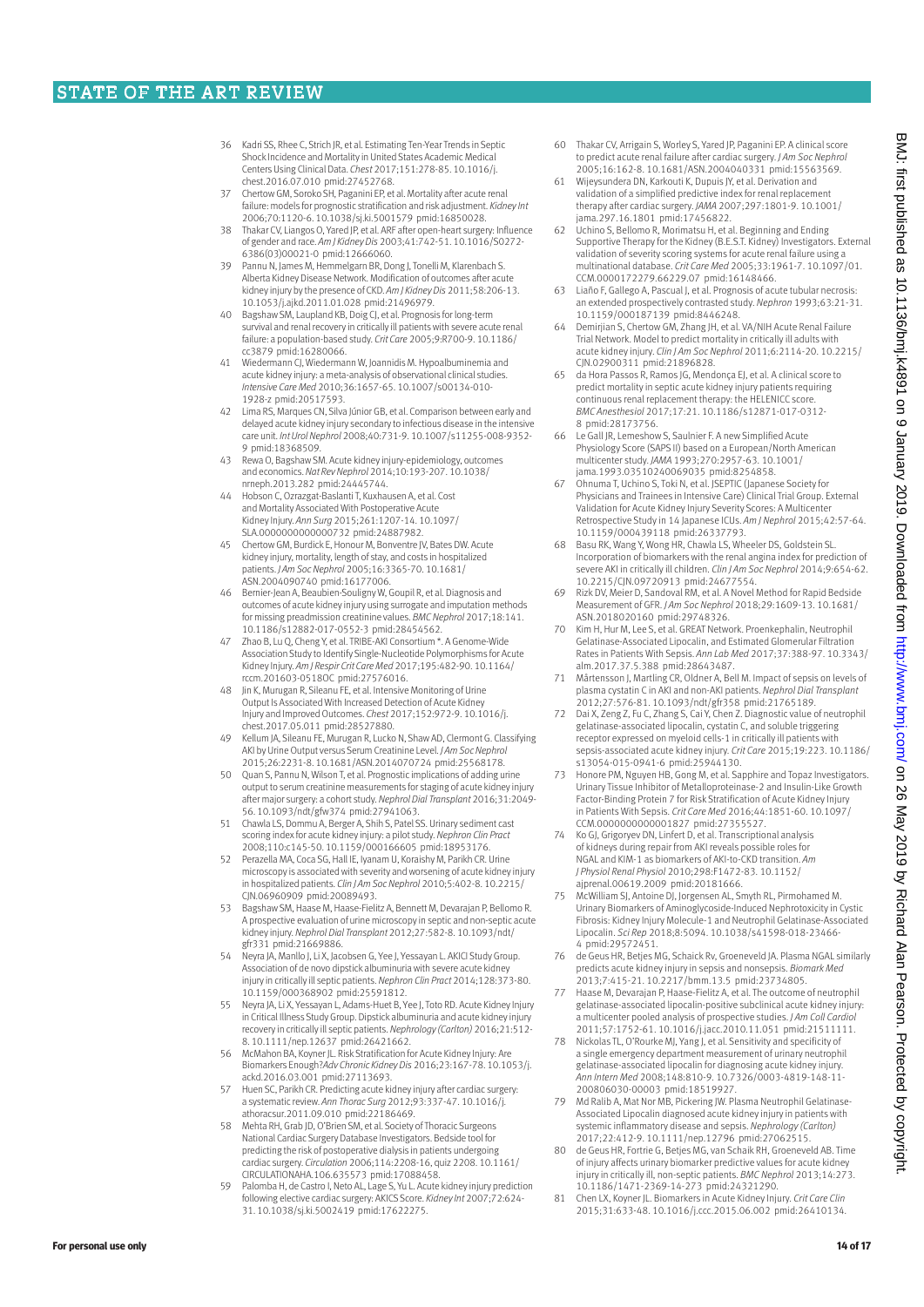- 82 Hodgson LE, Sarnowski A, Roderick PJ, Dimitrov BD, Venn RM, Forni LG. Systematic review of prognostic prediction models for acute kidney injury (AKI) in general hospital populations. *BMJ Open* 2017;7:e016591. 10.1136/bmjopen-2017-016591 pmid:28963291.
- 83 Bhattacharjee P, Edelson DP, Churpek MM. Identifying Patients With Sepsis on the Hospital Wards. *Chest* 2017;151:898-907. 10.1016/j. chest.2016.06.020 pmid:27374948.
- 84 Koyner JL, Adhikari R, Edelson DP, Churpek MM. Development of a Multicenter Ward-Based AKI Prediction Model. *Clin J Am Soc Nephrol* 2016;11:1935-43. 10.2215/CJN.00280116 pmid:27633727.
- 85 Gómez H, Kellum JA. Sepsis-induced acute kidney injury. *Curr Opin Crit Care* 2016;22:546-53. 10.1097/ MCC.0000000000000356 pmid:27661757.
- 86 Keir I, Kellum JA. Acute kidney injury in severe sepsis: pathophysiology, diagnosis, and treatment recommendations. *J Vet Emerg Crit Care (San Antonio)* 2015;25:200-9. 10.1111/vec.12297 pmid:25845505.
- 87 Pool R, Gomez H, Kellum JA. Mechanisms of Organ Dysfunction in Sepsis. *Crit Care Clin* 2018;34:63-80. 10.1016/j. ccc.2017.08.003 pmid:29149942.
- 88 Fani F, Regolisti G, Delsante M, et al. Recent advances in the pathogenetic mechanisms of sepsis-associated acute kidney injury. *J Nephrol* 2018;31:351-9. 10.1007/s40620-017-0452-4 pmid:29273917.
- 89 Langenberg C, Gobe G, Hood S, May CN, Bellomo R. Renal histopathology during experimental septic acute kidney injury and recovery. *Crit Care Med* 2014;42:e58-67. 10.1097/CCM.0b013e3182a639da pmid:24126439.
- 90 Maiden MJ, Otto S, Brealey JK, et al. Structure and Function of the Kidney in Septic Shock. A Prospective Controlled Experimental Study. *Am J Respir Crit Care Med* 2016;194:692-700. 10.1164/rccm.201511- 2285OC pmid:26967568.
- Nemzek JA, Hugunin KM, Opp MR. Modeling sepsis in the laboratory: merging sound science with animal well-being. *Comp Med* 2008;58:120- 8.pmid:18524169.
- 92 Prowle JR, Ishikawa K, May CN, Bellomo R. Renal plasma flow and glomerular filtration rate during acute kidney injury in man. *Ren Fail* 2010;32:349-55. 10.3109/08860221003611695 pmid:20370451.
- 93 Redfors B, Bragadottir G, Sellgren J, Swärd K, Ricksten SE. Effects of norepinephrine on renal perfusion, filtration and oxygenation in vasodilatory shock and acute kidney injury. *Intensive Care Med* 2011;37:60-7. 10.1007/s00134-010-2057-4 pmid:20949349.
- Prowle JR, Molan MP, Hornsey E, Bellomo R. Measurement of renal blood flow by phase-contrast magnetic resonance imaging during septic acute kidney injury: a pilot investigation. *Crit Care Med* 2012;40:1768-76. 10.1097/CCM.0b013e318246bd85 pmid:22487999.
- 95 National Institute of Diabetes and Digestive and Kidney Diseases. Kidney Precision Medicine Project. 2018. https://www.niddk.nih.gov/research-
- funding/research-programs/kidney-precision-medicine-project-kpmp. 96 Post EH, Kellum JA, Bellomo R, Vincent JL. Renal perfusion in sepsis: from macro- to microcirculation. *Kidney Int* 2017;91:45-60. 10.1016/j. kint.2016.07.032 pmid:27692561.
- 97 Chelazzi C, Villa G, Mancinelli P, De Gaudio AR, Adembri C. Glycocalyx and sepsis-induced alterations in vascular permeability. *Crit Care* 2015;19:26. 10.1186/s13054-015-0741-z pmid:25887223.
- 98 Tsukahara Y, Morisaki T, Kojima M, Uchiyama A, Tanaka M. iNOS expression by activated neutrophils from patients with sepsis. *ANZ J Surg* 2001;71:15-20. 10.1046/j.1440- 1622.2001.02025.x pmid:11167591.
- 99 Guerci P, Ergin B, Ince C. The macro- and microcirculation of the kidney. *Best Pract Res Clin Anaesthesiol* 2017;31:315-29. 10.1016/j. bpa.2017.10.002 pmid:29248139.
- 100 Lankadeva YR, Kosaka J, Evans RG, Bailey SR, Bellomo R, May CN. Intrarenal and urinary oxygenation during norepinephrine resuscitation in ovine septic acute kidney injury. *Kidney Int* 2016;90:100-8. 10.1016/j. kint.2016.02.017 pmid:27165831.
- 101 Lankadeva YR, Kosaka J, Evans RG, Bellomo R, May CN. Urinary Oxygenation as a Surrogate Measure of Medullary Oxygenation During Angiotensin II Therapy in Septic Acute Kidney Injury. *Crit Care Med* 2018;46:e41-8. 10.1097/CCM.0000000000002797 pmid:29077618.
- 102 Schneider AG, Calzavacca P, Schelleman A, et al. Contrast-enhanced ultrasound evaluation of renal microcirculation in sheep. *Intensive Care Med Exp* 2014;2:33. 10.1186/s40635-014-0033-y pmid:26266930.
- 103 Tumlin JA, Murugan R, Deane AM, et al. Angiotensin II for the Treatment of High-Output Shock 3 (ATHOS-3) Investigators. Outcomes in Patients with Vasodilatory Shock and Renal Replacement Therapy Treated with Intravenous Angiotensin II. *Crit Care Med* 2018;46:949-57. 10.1097/ CCM.0000000000003092 pmid:29509568.
- 104 Rowan KM, Angus DC, Bailey M, et al. PRISM Investigators. Early, Goal-Directed Therapy for Septic Shock - A Patient-Level Meta-Analysis. *N Engl J Med* 2017;376:2223-34. 10.1056/NEJMoa1701380 pmid:28320242.
- 105 Rivers E, Nguyen B, Havstad S, et al. Early Goal-Directed Therapy Collaborative Group. Early goal-directed therapy in the treatment of severe sepsis and septic shock. *N Engl J Med* 2001;345:1368-77. 10.1056/ NEJMoa010307 pmid:11794169.
- 106 Kellum JA, Pike F, Yealy DM, Huang DT, Shapiro NI, Angus DC. and the Protocol-based Care for Early Septic Shock Investigators (ProCESS) Investigators. Relationship Between Alternative Resuscitation Strategies, Host Response and Injury Biomarkers, and Outcome in Septic Shock: Analysis of the Protocol-Based Care for Early Septic Shock Study. *Crit Care Med* 2017;45:438-45. 10.1097/ CCM.0000000000002206 pmid:28079606.
- 107 Wiedemann HP, Wheeler AP, Bernard GR, et al. National Heart, Lung, and Blood Institute Acute Respiratory Distress Syndrome (ARDS) Clinical Trials Network. Comparison of two fluid-management strategies in acute lung injury. *N Engl J Med* 2006;354:2564-75. 10.1056/ NEJMoa062200 pmid:16714767.
- 108 Payen D, de Pont AC, Sakr Y, Spies C, Reinhart K, Vincent JL. Sepsis Occurrence in Acutely Ill Patients (SOAP) Investigators. A positive fluid balance is associated with a worse outcome in patients with acute renal failure. *Crit Care* 2008;12:R74. 10.1186/cc6916 pmid:18533029.
- 109 Liu KD, Thompson BT, Ancukiewicz M, et al. National Institutes of Health National Heart, Lung, and Blood Institute Acute Respiratory Distress Syndrome Network. Acute kidney injury in patients with acute lung injury: impact of fluid accumulation on classification of acute kidney injury and associated outcomes. *Crit Care Med* 2011;39:2665-71. 10.1097/ CCM.0b013e318228234b pmid:21785346.
- 110 Grams ME, Estrella MM, Coresh J, Brower RG, Liu KD. National Heart, Lung, and Blood Institute Acute Respiratory Distress Syndrome Network. Fluid balance, diuretic use, and mortality in acute kidney injury. *Clin J Am Soc Nephrol* 2011;6:966-73. 10.2215/CJN.08781010 pmid:21393482.
- 111 Glassford NJ, Bellomo R. Does Fluid Type and Amount Affect Kidney Function in Critical Illness?*Crit Care Clin* 2018;34:279-98. 10.1016/j. ccc.2017.12.006 pmid:29482907.
- 112 Perner A, Prowle J, Joannidis M, Young P, Hjortrup PB, Pettilä V. Fluid management in acute kidney injury. *Intensive Care Med* 2017;43:807-15. 10.1007/s00134-017-4817-x pmid:28470347.
- 113 Howell MD, Davis AM. Management of Sepsis and Septic Shock. *JAMA* 2017;317:847-8. 10.1001/jama.2017.0131 pmid:28114603.
- 114 Bouchard J, Soroko SB, Chertow GM, et al. Program to Improve Care in Acute Renal Disease (PICARD) Study Group. Fluid accumulation, survival and recovery of kidney function in critically ill patients with acute kidney injury. *Kidney Int* 2009;76:422-7. 10.1038/ki.2009.159 pmid:19436332.
- 115 Brunkhorst FM, Engel C, Bloos F, et al. German Competence Network Sepsis (SepNet). Intensive insulin therapy and pentastarch resuscitation in severe sepsis. *N Engl J Med* 2008;358:125-39. 10.1056/ NEJMoa070716 pmid:18184958.
- 116 Perner A, Haase N, Guttormsen AB, et al. 6S Trial Group Scandinavian Critical Care Trials Group. Hydroxyethyl starch 130/0.42 versus Ringer's acetate in severe sepsis. *N Engl J Med* 2012;367:124-34. 10.1056/ NEJMoa1204242 pmid:22738085.
- 117 Myburgh JA, Finfer S, Bellomo R, et al. CHEST Investigators Australian and New Zealand Intensive Care Society Clinical Trials Group. Hydroxyethyl starch or saline for fluid resuscitation in intensive care. *N Engl J Med* 2012;367:1901- 11. 10.1056/NEJMoa1209759 pmid:23075127.
- 118 Haase N, Wetterslev J, Winkel P, Perner A. Bleeding and risk of death with hydroxyethyl starch in severe sepsis: post hoc analyses of a randomized clinical trial. *Intensive Care Med* 2013;39:2126-34. 10.1007/s00134-013- 3111-9 pmid:24081433.
- 119 Zarychanski R, Abou-Setta AM, Turgeon AF, et al. Association of hydroxyethyl starch administration with mortality and acute kidney injury in critically ill patients requiring volume resuscitation: a systematic review and meta-analysis. *JAMA* 2013;309:678-88. 10.1001/ jama.2013.430 pmid:23423413.
- 120 Finfer S, McEvoy S, Bellomo R, McArthur C, Myburgh J, Norton R. SAFE Study Investigators. Impact of albumin compared to saline on organ function and mortality of patients with severe sepsis. *Intensive Care Med* 2011;37:86-96. 10.1007/s00134-010-2039-6 pmid:20924555.
- 121 Caironi P, Tognoni G, Masson S, et al. ALBIOS Study Investigators. Albumin replacement in patients with severe sepsis or septic shock. *N Engl J Med* 2014;370:1412-21. 10.1056/NEJMoa1305727 pmid:24635772.
- 122 Jiang L, Jiang S, Zhang M, Zheng Z, Ma Y. Albumin versus other fluids for fluid resuscitation in patients with sepsis: a meta-analysis. *PLoS One* 2014;9:e114666. 10.1371/journal.pone.0114666 pmid:25474401.
- 123 Xu JY, Chen QH, Xie JF, et al. Comparison of the effects of albumin and crystalloid on mortality in adult patients with severe sepsis and septic shock: a meta-analysis of randomized clinical trials. *Crit Care* 2014;18:702. 10.1186/s13054-014-0702-y pmid:25499187.
- 124 Raghunathan K, Bonavia A, Nathanson BH, et al. Association between Initial Fluid Choice and Subsequent In-hospital Mortality during the Resuscitation of Adults with Septic Shock. *Anesthesiology* 2015;123:1385-93. 10.1097/ ALN.0000000000000861 pmid:26414499.
- 125 Yunos NM, Bellomo R, Hegarty C, Story D, Ho L, Bailey M. Association between a chloride-liberal vs chloride-restrictive intravenous fluid administration strategy and kidney injury in critically ill adults. *JAMA* 2012;308:1566-72. 10.1001/jama.2012.13356 pmid:23073953.
- 126 Shaw AD, Bagshaw SM, Goldstein SL, et al. Major complications, mortality, and resource utilization after open abdominal surgery: 0.9% saline compared to Plasma-Lyte. *Ann Surg* 2012;255:821-9. 10.1097/ SLA.0b013e31825074f5 pmid:22470070.
- 127 Young P, Bailey M, Beasley R, et al. SPLIT Investigators ANZICS CTG. Effect of a Buffered Crystalloid Solution vs Saline on Acute Kidney Injury Among Patients in the Intensive Care Unit: The SPLIT Randomized Clinical Trial. *JAMA*
- 2015;314:1701-10. 10.1001/jama.2015.12334 pmid:26444692. 128 Raghunathan K, Shaw A, Nathanson B, et al. Association between the choice of IV crystalloid and in-hospital mortality among critically ill adults with sepsis\*. *Crit Care Med* 2014;42:1585-91. 10.1097/ CCM.0000000000000305 pmid:24674927.
- 129 Self WH, Semler MW, Wanderer JP, et al. SALT-ED Investigators. Balanced Crystalloids versus Saline in Noncritically Ill Adults. *N Engl J Med* 2018;378:819-28. 10.1056/NEJMoa1711586 pmid:29485926.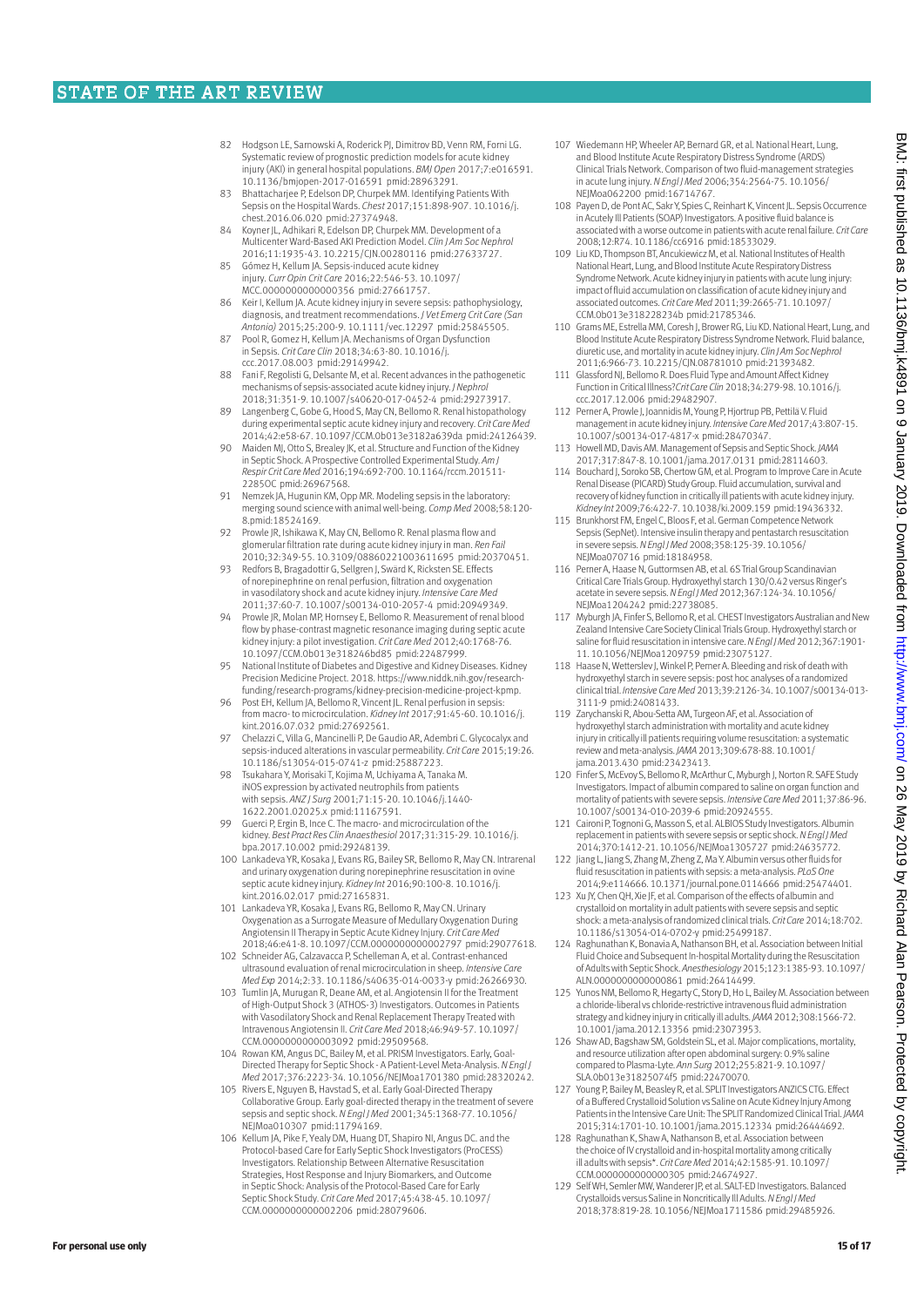- 130 Semler MW, Self WH, Wanderer JP, et al. SMART Investigators and the Pragmatic Critical Care Research Group. Balanced Crystalloids versus Saline in Critically Ill Adults. *N Engl J Med* 2018;378:829-39. 10.1056/ NEJMoa1711584 pmid:29485925.
- 131 Gordon AC, Mason AJ, Thirunavukkarasu N, et al. VANISH Investigators. Effect of Early Vasopressin vs Norepinephrine on Kidney Failure in Patients With Septic Shock: The VANISH Randomized Clinical Trial. *JAMA* 2016;316:509-18. 10.1001/jama.2016.10485 pmid:27483065.
- 132 Kellum JA, M Decker J. Use of dopamine in acute renal failure: a metaanalysis. *Crit Care Med* 2001;29:1526-31. 10.1097/00003246- 200108000-00005 pmid:11505120.
- 133 Vail E, Gershengorn HB, Hua M, Walkey AJ, Rubenfeld G, Wunsch H. Association Between US Norepinephrine Shortage and Mortality Among Patients With Septic Shock. *JAMA* 2017;317:1433-42. 10.1001/ jama.2017.2841 pmid:28322415.
- 134 Gordon AC, Perkins GD, Singer M, et al. Levosimendan for the Prevention of Acute Organ Dysfunction in Sepsis. *N Engl J Med* 2016;375:1638-48. 10.1056/NEJMoa1609409 pmid:27705084.
- 135 Khanna A, English SW, Wang XS, et al. ATHOS-3 Investigators. Angiotensin II for the Treatment of Vasodilatory Shock. *N Engl J Med* 2017;377:419-30. 10.1056/NEJMoa1704154 pmid:28528561.
- 136 De Backer D, Biston P, Devriendt J, et al. SOAP II Investigators. Comparison of dopamine and norepinephrine in the treatment of shock. *N Engl J Med* 2010;362:779-89. 10.1056/NEJMoa0907118 pmid:20200382.
- 137 Lauzier F, Lévy B, Lamarre P, Lesur O. Vasopressin or norepinephrine in early hyperdynamic septic shock: a randomized clinical trial. *Intensive Care Med* 2006;32:1782-9. 10.1007/s00134-006-0378-0 pmid:17019548.
- 138 Morelli A, Ertmer C, Rehberg S, et al. Phenylephrine versus norepinephrine for initial hemodynamic support of patients with septic shock: a randomized, controlled trial. *Crit Care* 2008;12:R143. 10.1186/ cc7121 pmid:19017409.
- 139 Myburgh JA, Higgins A, Jovanovska A, Lipman J, Ramakrishnan N, Santamaria I. CAT Study investigators. A comparison of epinephrine and norepinephrine in critically ill patients. *Intensive Care Med* 2008;34:2226- 34. 10.1007/s00134-008-1219-0 pmid:18654759.
- 140 Hallengren M, Åstrand P, Eksborg S, Barle H, Frostell C. Septic shock and the use of norepinephrine in an intermediate care unit: Mortality and adverse events. *PLoS One* 2017;12:e0183073. 10.1371/journal. pone.0183073 pmid:28837628.
- 141 Russell JA, Walley KR, Singer J, et al. VASST Investigators. Vasopressin versus norepinephrine infusion in patients with septic shock. *N Engl J Med* 2008;358:877-87. 10.1056/NEJMoa067373 pmid:18305265.
- 142 Morelli A, De Castro S, Teboul JL, et al. Effects of levosimendan on systemic and regional hemodynamics in septic myocardial depression. *Intensive Care Med* 2005;31:638-44. 10.1007/s00134-005- 2619-z pmid:15812624.
- 143 Asfar P, Meziani F, Hamel JF, et al. SEPSISPAM Investigators. High versus low blood-pressure target in patients with septic shock. *N Engl J Med* 2014;370:1583-93. 10.1056/NEJMoa1312173 pmid:24635770.
- 144 Drury DR, Henry JP, Goodman J. THE EFFECTS OF CONTINUOUS PRESSURE BREATHING ON KIDNEY FUNCTION. *J Clin Invest* 1947;26:945-51. 10.1172/JCI101889 pmid:16695498.
- 145 van den Akker JP, Egal M, Groeneveld AB. Invasive mechanical ventilation as a risk factor for acute kidney injury in the critically ill: a systematic review and meta-analysis. *Crit Care* 2013;17:R98. 10.1186/ cc12743 pmid:23710662.
- 146 Broden CC. Acute renal failure and mechanical ventilation: reality or myth?*Crit Care Nurse* 2009;29:62-75, quiz 76. 10.4037/ ccn2009267 pmid:19339448.
- 147 Koyner JL, Murray PT. Mechanical ventilation and lung-kidney interactions. *Clin J Am Soc Nephrol* 2008;3:562-70. 10.2215/ CJN.03090707 pmid:18256378.
- 148 Kuiper JW, Groeneveld AB, Slutsky AS, Plötz FB. Mechanical ventilation and acute renal failure. *Crit Care Med* 2005;33:1408-15. 10.1097/01. CCM.0000165808.30416.EF pmid:15942363.
- 149 Daher EF, Marques CN, Lima RS, et al. Acute kidney injury in an infectious disease intensive care unit - an assessment of prognostic factors. *Swiss Med Wkly* 2008;138:128-33.pmid:18330732.
- 150 Brower RG, Matthay MA, Morris A, Schoenfeld D, Thompson BT, Wheeler A. Acute Respiratory Distress Syndrome Network. Ventilation with lower tidal volumes as compared with traditional tidal volumes for acute lung injury and the acute respirator distress syndrome. *N Engl J Med* 2000;342:1301-8. 10.1056/ NEJM200005043421801 pmid:10793162.
- 151 Cavalcanti AB, Suzumura EA, Laranjeira LN, et al. Writing Group for the Alveolar Recruitment for Acute Respiratory Distress Syndrome Trial (ART) Investigators. Effect of Lung Recruitment and Titrated Positive End-Expiratory Pressure (PEEP) vs Low PEEP on Mortality in Patients With Acute Respiratory Distress Syndrome: A Randomized Clinical Trial. *JAMA* 2017;318:1335-45. 10.1001/jama.2017.14171 pmid:28973363.
- 152 Mercat A, Richard JC, Vielle B, et al. Expiratory Pressure (Express) Study Group. Positive end-expiratory pressure setting in adults with acute lung injury and acute respiratory distress syndrome: a randomized controlled trial. *JAMA* 2008;299:646-55. 10.1001/ jama.299.6.646 pmid:18270353.
- 153 Frat JP, Thille AW, Mercat A, et al. FLORALI Study Group REVA Network. High-flow oxygen through nasal cannula in acute hypoxemic respiratory failure. *N Engl J Med* 2015;372:2185-96. 10.1056/ NEJMoa1503326 pmid:25981908.
- 154 Patel BK, Wolfe KS, Pohlman AS, Hall JB, Kress JP. Effect of Noninvasive Ventilation Delivered by Helmet vs Face Mask on the Rate of Endotracheal Intubation in Patients With Acute Respiratory Distress Syndrome A Randomized Clinical Trial. *JAMA* 2016;315:2435-41. 10.1001/ jama.2016.6338 pmid:27179847.
- 155 Mehta RL, Pascual MT, Soroko S, Chertow GM. PICARD Study Group. Diuretics, mortality, and nonrecovery of renal function in acute renal failure. *JAMA* 2002;288:2547-53. 10.1001/jama.288.20.2547 pmid:12444861.
- 156 Uchino S, Doig GS, Bellomo R, et al. Beginning and Ending Supportive Therapy for the Kidney (B.E.S.T. Kidney) Investigators. Diuretics and mortality in acute renal failure. *Crit Care Med* 2004;32:1669-77. 10.1097/01. CCM.0000132892.51063.2F pmid:15286542.
- 157 Ho KM, Sheridan DJ. Meta-analysis of frusemide to prevent or treat acute renal failure. *BMJ* 2006;333:420. 10.1136/ bmj.38902.605347.7C pmid:16861256.
- 158 Peters E, Heuberger JAAC, Tiessen R, et al. Pharmacokinetic Modeling and Dose Selection in a Randomized, Double-Blind, Placebo-Controlled Trial of a Human Recombinant Alkaline Phosphatase in Healthy Volunteers. *Clin Pharmacokinet* 2016;55:1227-37. 10.1007/s40262-016- 0399-y pmid:27147514.
- 159 Peters E, Mehta RL, Murray PT, et al. Study protocol for a multicentre randomised controlled trial: Safety, Tolerability, efficacy and quality of life Of a human recombinant alkaline Phosphatase in patients with sepsisassociated Acute Kidney Injury (STOP-AKI). *BMJ Open* 2016;6:e012371. 10.1136/bmjopen-2016-012371 pmid:27678541.
- 160 Koyama I, Matsunaga T, Harada T, Hokari S, Komoda T. Alkaline phosphatases reduce toxicity of lipopolysaccharides in vivo and in vitro through dephosphorylation. *Clin Biochem* 2002;35:455-61. 10.1016/ S0009-9120(02)00330-2 pmid:12413606.
- 161 Pickkers P, Mehta RL, Murray PT, et al. STOP-AKI Investigators. Effect of Human Recombinant Alkaline Phosphatase on 7-Day Creatinine Clearance in Patients With Sepsis-Associated Acute Kidney Injury: A Randomized Clinical Trial. *JAMA* 2018;320:1998-2009. 10.1001/ jama.2018.14283 pmid:30357272.
- 162 DiRocco DP, Bisi J, Roberts P, et al. CDK4/6 inhibition induces epithelial cell cycle arrest and ameliorates acute kidney injury. *Am J Physiol Renal Physiol* 2014;306:F379-88. 10.1152/ajprenal.00475.2013 pmid:24338822.
- 163 Cantaluppi V, Medica D, Quercia AD, et al. Perfluorocarbon solutions limit tubular epithelial cell injury and promote CD133+ kidney progenitor differentiation: potential use in renal assist devices for sepsis-associated acute kidney injury and multiple organ failure. *Nephrol Dial Transplant* 2018;33:1110-21. 10.1093/ndt/gfx328 pmid:29267971.
- 164 Yu G, Liu Q, Dong X, et al. Inhibition of inflammation using diacerein markedly improved renal function in endotoxemic acute kidney injured mice. *Cell Mol Biol Lett* 2018;23:38. 10.1186/s11658-018-0107-z pmid:30140293.
- 165 Luo CJ, Luo F, Zhang L, et al. Knockout of interleukin-17A protects against sepsis-associated acute kidney injury. *Ann Intensive Care* 2016;6:56. 10.1186/s13613-016-0157-1 pmid:27334720.
- 166 Murugan R, Weissfeld L, Yende S, Singbartl K, Angus DC, Kellum JA. Genetic and Inflammatory Markers of Sepsis (GenIMS) Investigators. Association of statin use with risk and outcome of acute kidney injury in communityacquired pneumonia. *Clin J Am Soc Nephrol* 2012;7:895-905. 10.2215/ CJN.07100711 pmid:22461537.
- 167 Deshpande A, Pasupuleti V, Rothberg MB. Statin therapy and mortality from sepsis: a meta-analysis of randomized trials. *Am J Med* 2015;128:410-7.e1. 10.1016/j.amjmed.2014.10.057 pmid:25526798.
- 168 Ergin B, Guerci P, Zafrani L, et al. Effects of N-acetylcysteine (NAC) supplementation in resuscitation fluids on renal microcirculatory oxygenation, inflammation, and function in a rat model of endotoxemia. *Intensive Care Med Exp* 2016;4:29. 10.1186/s40635-016-0106- 1 pmid:27671340.
- 169 Campos R, Shimizu MH, Volpini RA, et al. N-acetylcysteine prevents pulmonary edema and acute kidney injury in rats with sepsis submitted to mechanical ventilation. *Am J Physiol Lung Cell Mol Physiol* 2012;302:L640- 50. 10.1152/ajplung.00097.2011 pmid:22268121.
- 170 Weisbord SD, Gallagher M, Jneid H, et al. PRESERVE Trial Group. Outcomes after Angiography with Sodium Bicarbonate and Acetylcysteine. *N Engl J Med* 2018;378:603-14. 10.1056/NEJMoa1710933 pmid:29130810.
- 171 Komisarof JA, Gilkey GM, Peters DM, Koudelka CW, Meyer MM, Smith SM. N-acetylcysteine for patients with prolonged hypotension as prophylaxis for acute renal failure (NEPHRON). *Crit Care Med* 2007;35:435-41. 10.1097/01.CCM.0000253816.83011.DB pmid:17205018.
- 172 van den Berghe G, Wouters P, Weekers F, et al. Intensive insulin therapy in critically ill patients. *N Engl J Med* 2001;345:1359-67. 10.1056/ NEJMoa011300 pmid:11794168.
- 173 Finfer S, Chittock DR, Su SY, et al. NICE-SUGAR Study Investigators. Intensive versus conventional glucose control in critically ill patients. *N Engl J Med* 2009;360:1283-97. 10.1056/NEJMoa0810625 pmid:19318384.
- 174 Corwin HL, Gettinger A, Pearl RG, et al. EPO Critical Care Trials Group. Efficacy of recombinant human erythropoietin in critically ill patients: a randomized controlled trial. *JAMA* 2002;288:2827-35. 10.1001/
- jama.288.22.2827 pmid:12472324. 175 Endre ZH, Walker RJ, Pickering JW, et al. Early intervention with erythropoietin does not affect the outcome of acute kidney injury (the EARLYARF trial). *Kidney Int* 2010;77:1020-30. 10.1038/ ki.2010.25 pmid:20164823.
- 176 Annane D, Renault A, Brun-Buisson C, et al. CRICS-TRIGGERSEP Network. Hydrocortisone plus Fludrocortisone for Adults with Septic Shock. *N Engl J Med* 2018;378:809-18. 10.1056/NEJMoa1705716 pmid:29490185.